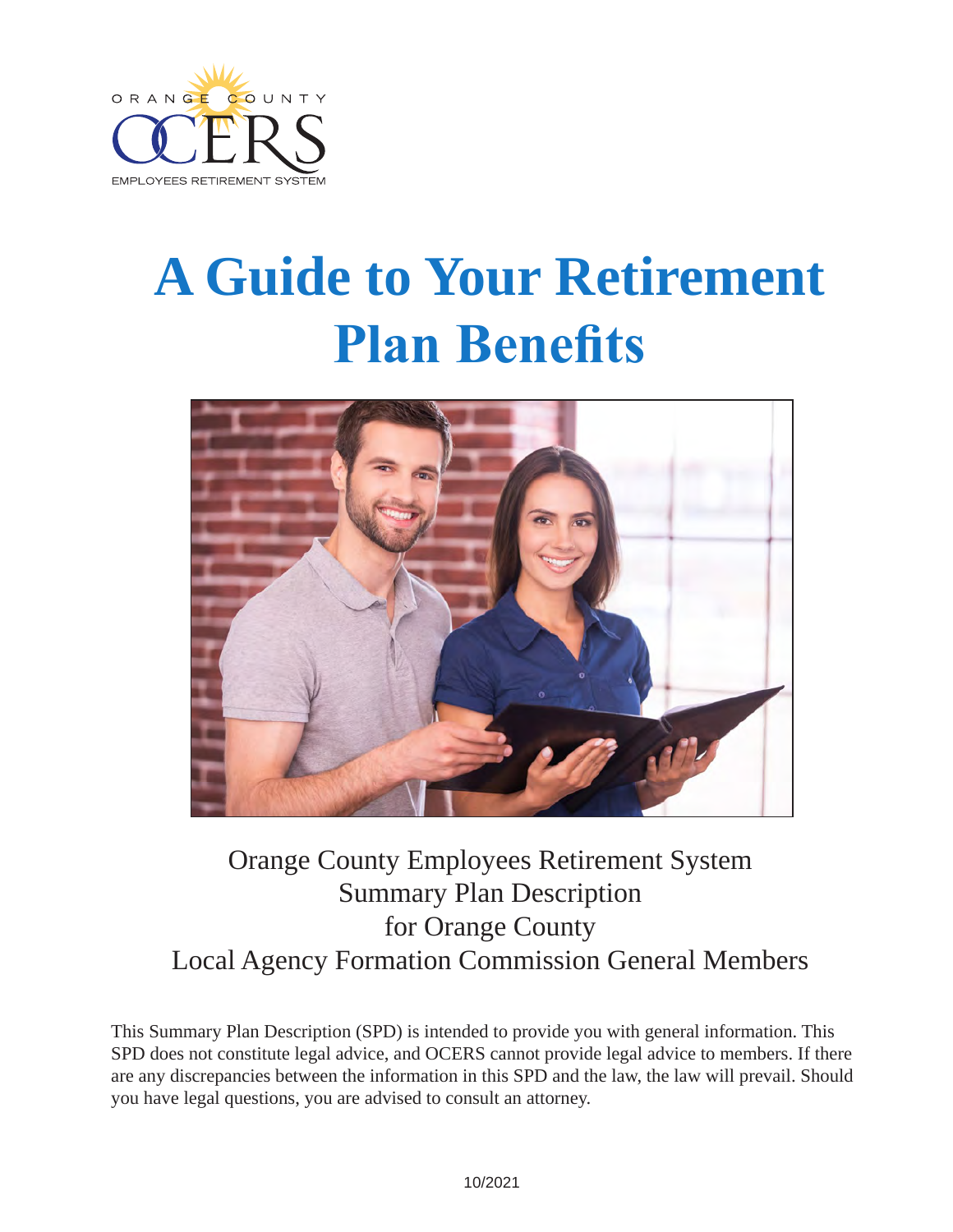## **Table of Contents**

| .34 |
|-----|
|     |
|     |

 $\equiv$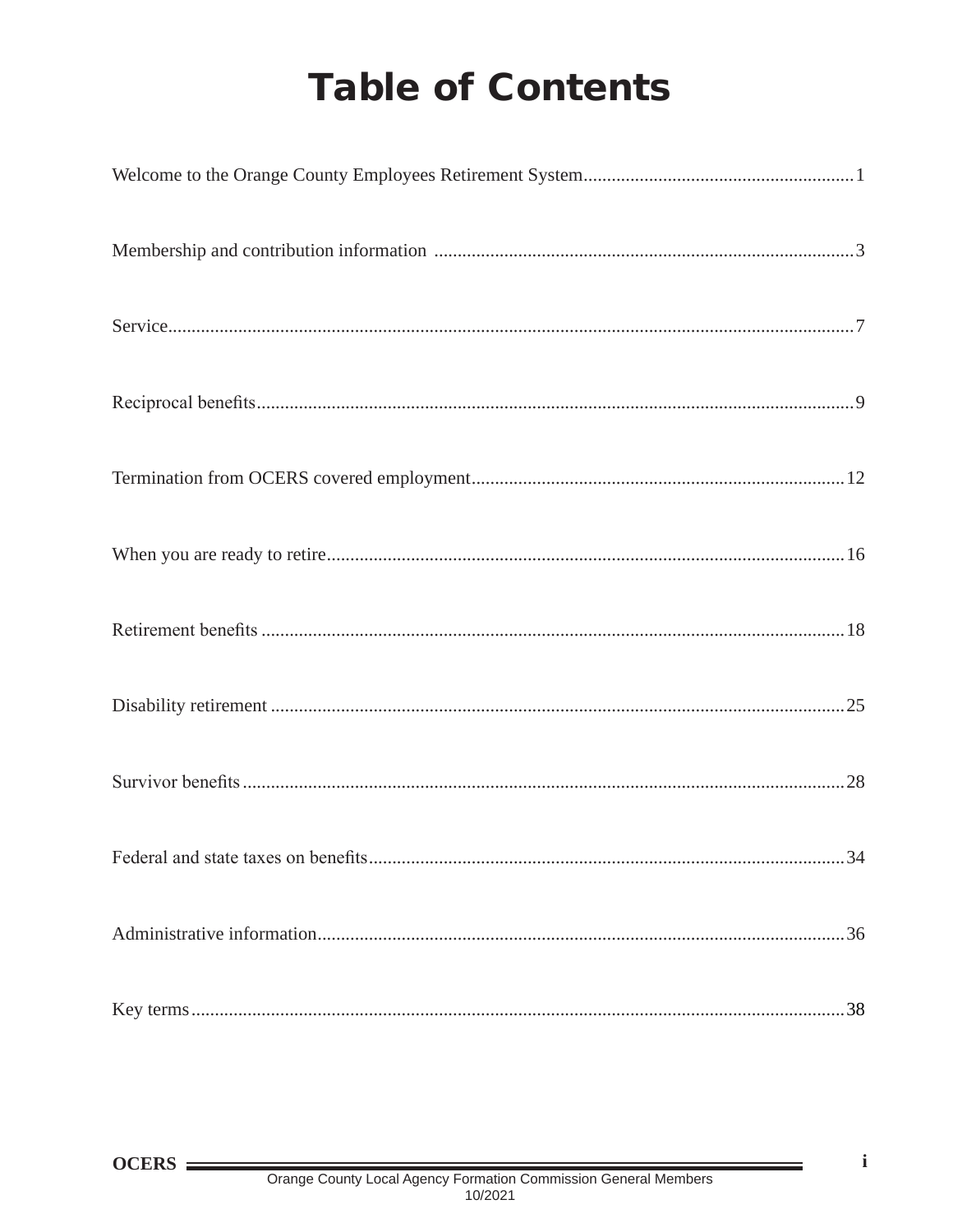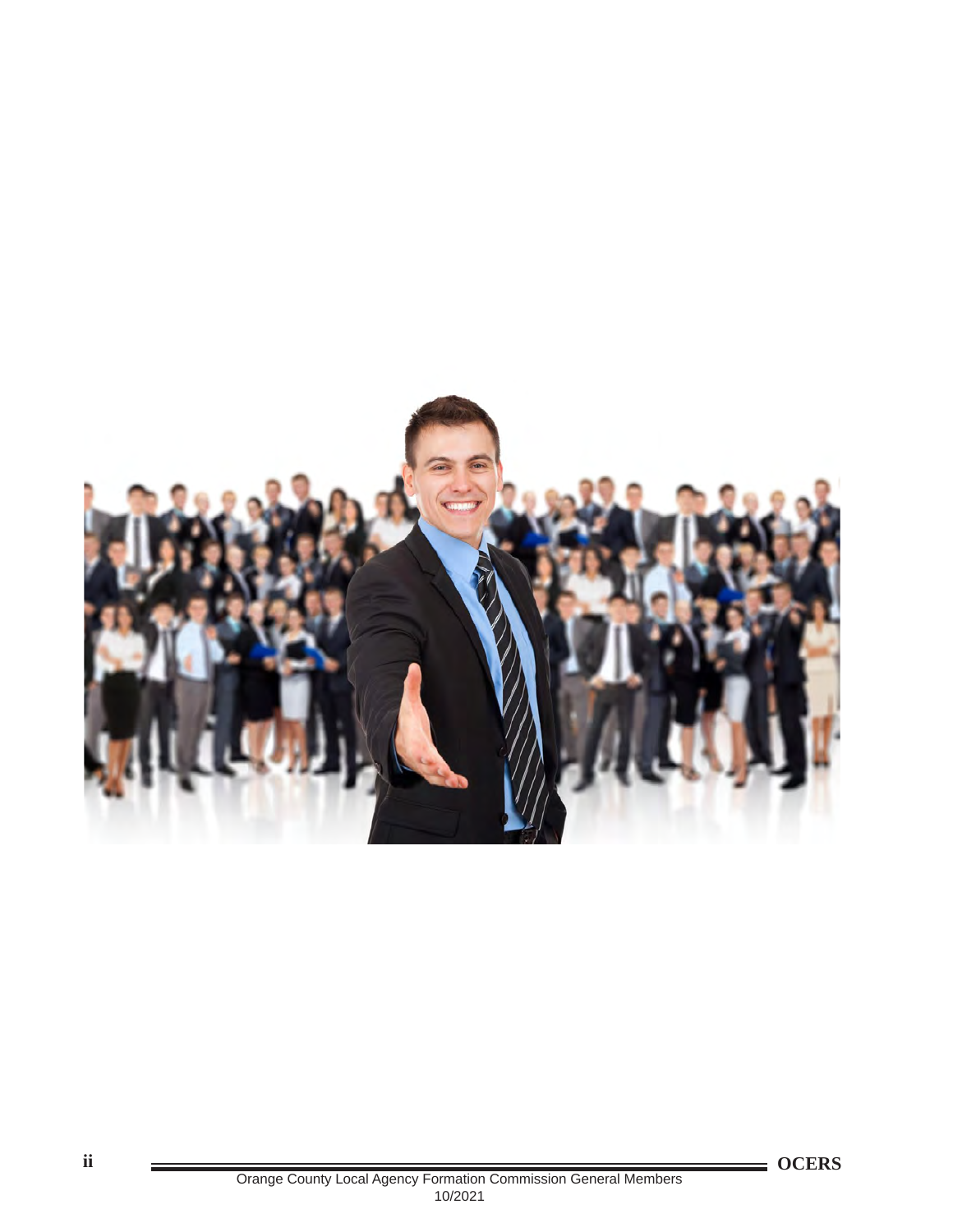## Welcome to the Orange County Employees Retirement System

The Orange County Employees Retirement System (OCERS) provides retirement benefits for employees of the County and certain districts. While you are an active member, both you and your employer make mandatory contributions to the Retirement System. Because OCERS is a Defined Benefit (DB) Plan, once you [retire y](#page-20-0)ou will receive a monthly lifetime allowance that is based on your benefit formula, age at retirement, Final Average Salary and years of service. A [survivor](#page-30-0) or death benefit may be available to your spouse or other designated beneficiary. In addition, disability [benefits](#page-27-0) are available if you meet the eligibility requirements. As you read this Summary Plan Description (SPD), we encourage you to refer to the [Key Terms](#page-40-0) section to help you better understand this important document.

This Summary Plan Description (SPD) is for all active, deferred and retired Orange County Local Agency Formation Commission (LAFCO) General members.

In 1963, the California state legislature formed Local Agency Formation Commissions for each of the 58 counties located in the state. LAFCO is primarily responsible for monitoring the boundaries of cities and special districts and ensuring municipal services are allocated efficiently and costeffectively. This process includes the review and approval of incorporating cities within the county, annexing unincorporated areas to cities and special districts, and forming special districts among other actions.

The appointed Board of Commissioners consists of two commissioners representing the County, two commissioners representing cities; two representing special districts; and one commissioner representing the public. An alternate also exists for each of these positions.

## Who is OCERS?

For more than 75 years OCERS has been providing retirement, death and disability benefits to employees of the County and certain districts. OCERS currently serves approximately 29,000 active and deferred members and more than 19,000 retired members and beneficiaries. OCERS is governed by a Board of Retirement consisting of nine regular members and one alternate member (the County Treasurer, four active elected members, four appointed members and one elected retiree).

Membership in the Retirement System is mandatory for all eligible employees. It is, however, optional for certain elected officials and new employees age 60 and over who waive membership.

## Our mission statement

*"We provide secure retirement and disability benefits with the highest standards of excellence."*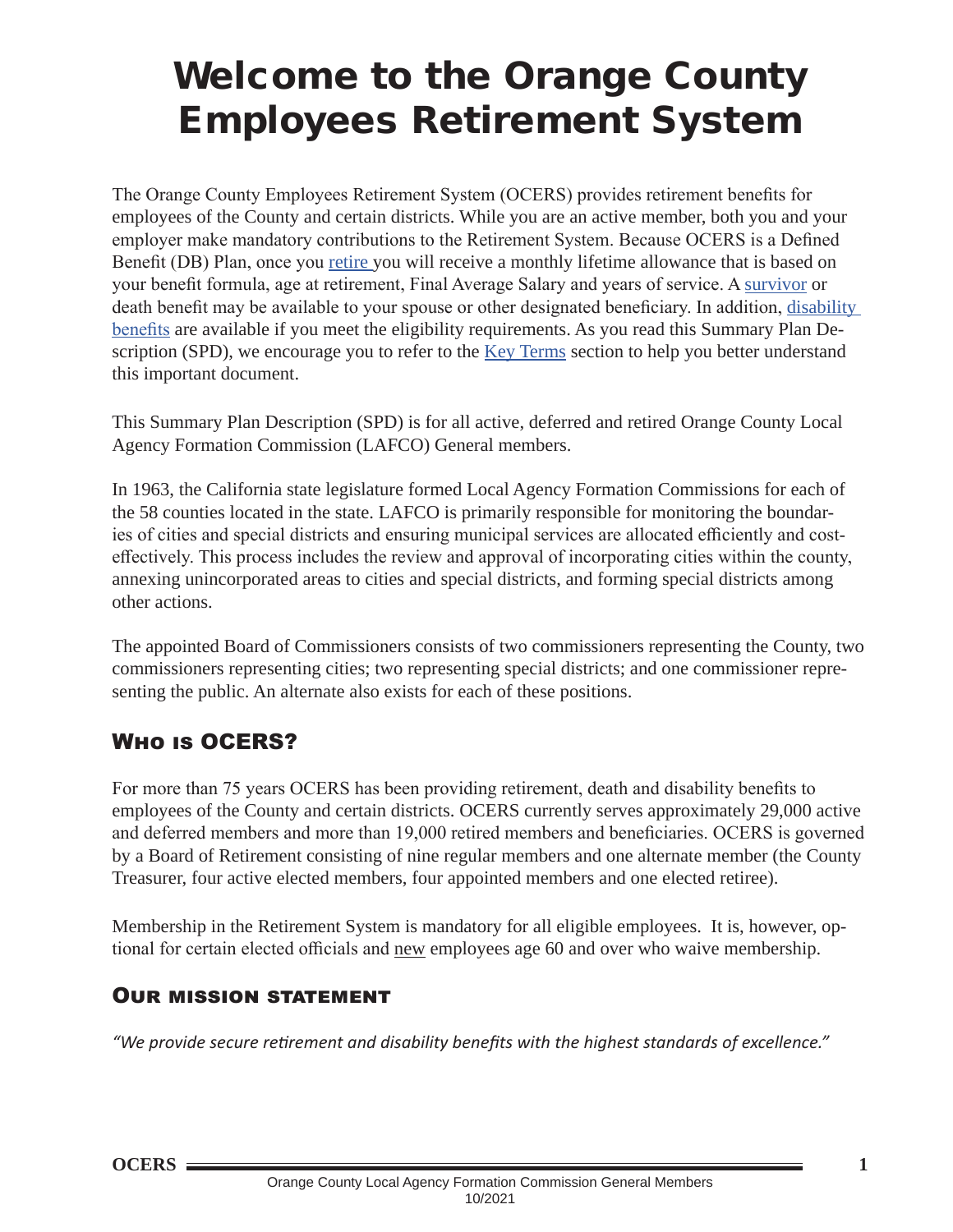#### Benefit formulas based on hire date and employer agreement

OCERS administers a number of benefit formulas for LAFCO. Your benefit formula is established by your employer and your hire date.

Public employees hired before January 1, 2013:

| <b>Legacy Plans</b><br>A | <b>Benefit Formula per Year of Service</b><br>2% at 57 hired before September 21, 1979.      |
|--------------------------|----------------------------------------------------------------------------------------------|
| B                        | 1.67% at $57\frac{1}{2}$ hired on or after September 21, 1979.                               |
|                          | 2.7% at 55 hired before September 21, 1979 prospective only<br>effective June 24, 2005.      |
|                          | 2.7% at 55 hired on or after September 21, 1979 prospective<br>only effective June 24, 2005. |
| P                        | $1.62\%$ at 65 hired on or after July 1, 2010.                                               |

New public employees hired on or after January 1, 2013:

| <b>PEPRA Compliant Plan</b> | <b>Benefit Formula per Year of Service</b> |
|-----------------------------|--------------------------------------------|
|                             | 1.62\% at 65                               |

Please go to myOCERS, your online personal account, to identify your specific benefit formula.

#### Contact information

If you have any questions that are not answered after reading this SPD, call Member Services at (714) 558-6200.

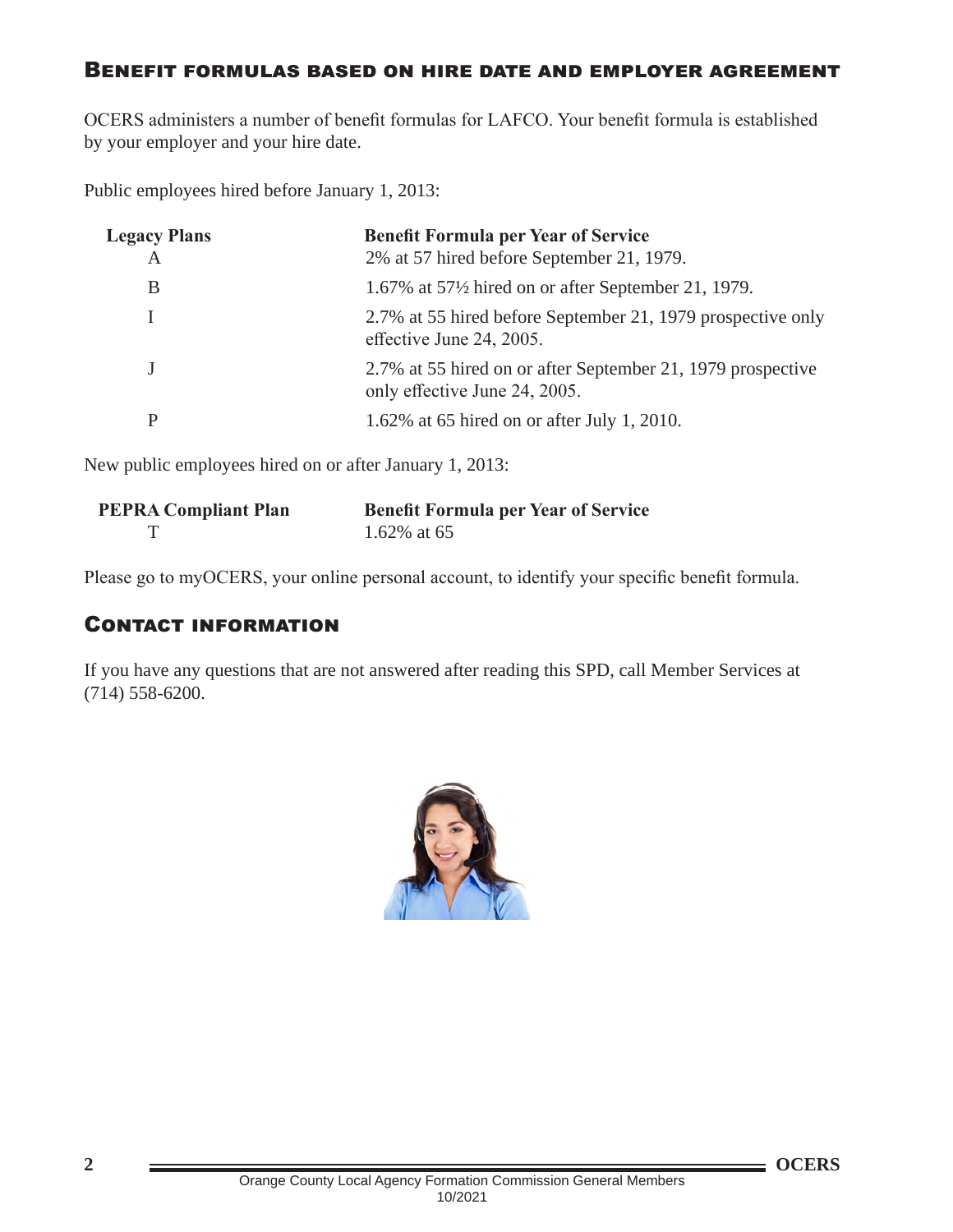## Membership and contribution information

## WHO IS ELIGIBLE?

You automatically become a member of the Retirement System on the date you commence employment in an eligible position.

You are in an eligible position if you are employed by a participating agency as one of the following:

- A full-time employee
	- or
- A part-time employee scheduled to work 20 hours per week or more or
- A limited term full-time employee
	- or
- A limited term employee scheduled to work 20 hours per week or more.

All other employees are ineligible for membership. These include part-time employees scheduled to work less than 20 hours per week, extra-help, and contract employees.

Members are asked to designate a beneficiary upon employment, and update the designation when changes such as birth, death, marriage or divorce occur. A beneficiary is a person that you (the member) name in writing to receive certain benefits provided by the plan upon your death. For certain death benefits your Eligible Spouse or Qualified Domestic Partner must be listed as your beneficiary at the time of your death.

## Plan not integrated with Social Security

As a member of the Retirement System, you neither contribute toward, nor receive credit for, the Federal Old Age Survivors and Disability Insurance program (Social Security) during your service under OCERS. If you worked for another employer who does participate in Social Security, you may find at retirement that you had enough service with that employer to qualify for Social Security benefits. In that case, your benefit from Social Security may be reduced to comply with federal law. Contact Social Security for more information on any possible offset.

If you were hired after March 31, 1986, you must participate in the Medicare portion of Social Security. Members hired on or before that date do not contribute to Medicare.

## Maximum benefit limits

The Orange County Employees Retirement System is considered a "qualified" plan under federal tax laws. Federal tax laws set limits on the amount of benefits you can receive from a qualified plan. If you became a member of the System on or after January 1, 1990, you will be subject to limitations outlined in sections of the Internal Revenue Code, including Section 415 limits. These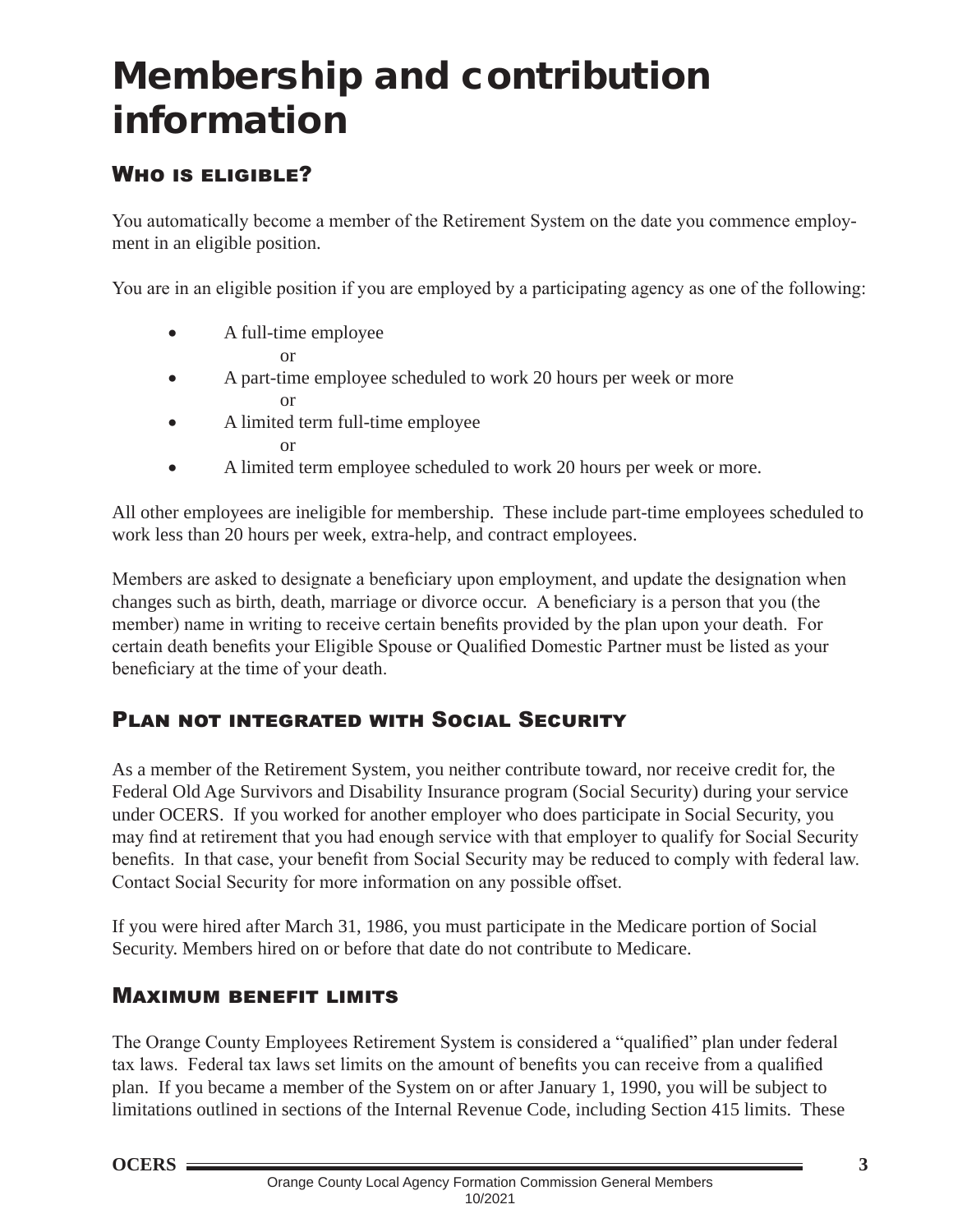limits may affect certain highly paid or long-service members, certain members receiving disability benefits, or certain beneficiaries receiving survivor benefits. If the limits affect your benefits, you will be notified by Member Services. For [Legacy members](#page-41-0) who are affected by the limit, you will still receive your total retirement allowance, but some of it will be paid by OCERS and some will be paid through a replacement benefit plan established by your former employer. For [PEPRA Compli](#page-41-0)[ant members](#page-41-0), PEPRA prohibits a replacement benefit plan and therefore, your benefit will be capped. PEPRA members will only receive a retirement benefit up to the IRS limit. Any excess amount is forfeited. For all members, the IRS also places a limit on the amount of compensation OCERS can consider when calculating a member's Final Average Salary.

**For Legacy members the maximum monthly base retirement allowance (excluding cost-ofliving allowance) you can receive cannot exceed 100% of your Final Average Salary. For more information on benefit limits please go to [Tax Information](https://www.ocers.org/tax-information) under the Retirees and Beneficiaries/Your Retirement Benefit drop down menu on OCERS' website.**

## YOUR CONTRIBUTIONS TO THE SYSTEM

Employee contributions to the retirement system are mandatory. Your employer has elected to have your contributions made on a pretax basis. This means that the money is taken out of your pay before taxes have been deducted. The result is that you lower your current taxable income, which in turn lowers the amount of taxes you have to pay.

You contribute a percentage of your pay each pay period through automatic payroll deductions*.* Your contribution rate depends on:

- The benefit formula, and
- Your nearest age within six months of when you become a member of OCERS.

#### **Example of age at hiring date:**

John Smith, age 30, is hired on July 1, 1995. His birthday is September 1, 1964. Because his hire date is less than six months before his next birthday, his entry age is 31. Had his birthday been January 1, 1965, his entry age would have been 30.

**Additional employee contributions may have been established in your Memorandum of Understanding (MOU) and Personnel and Salary Resolution provisions and may be required of all active members.**

#### **PLEASE NOTE: OCERS does not permit loans or borrowing against account balances on deposit with OCERS.**

In addition, if you were a member of our system on March 7, 1973, and remained in membership continuously until credited with 30 years of service, contributions will no longer be deducted from your pay. Reciprocal service counts towards the accrual of 30 years of service. Although contributions will not be deducted, any service you complete after 30 years **will** count in calculating your benefit.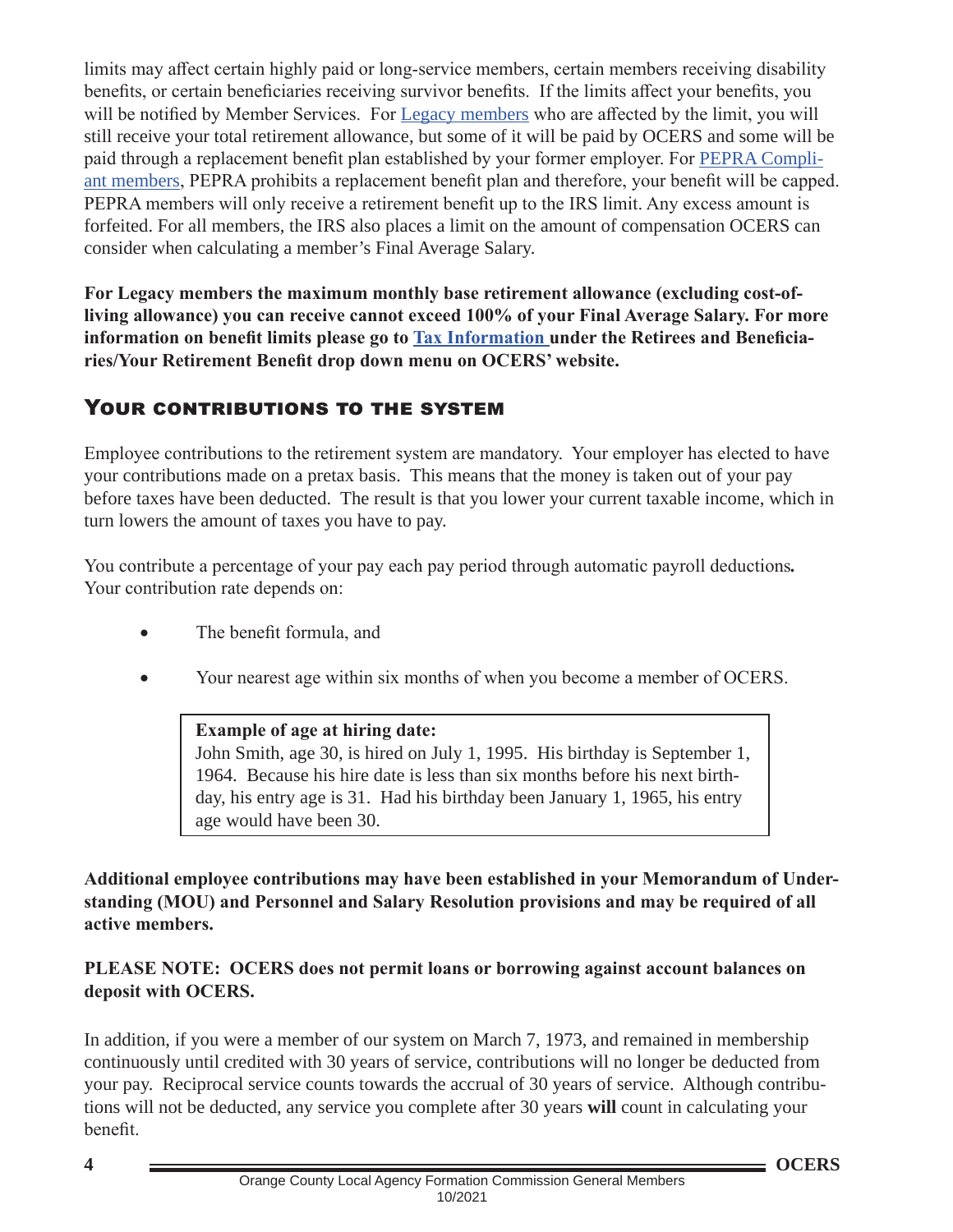Your retirement plan is subject to an annual compensation limit for calculating benefits under Section 401(a)(17) of the Internal Revenue Code. If you became a member of OCERS on or after January 1, 1990 this compensation limit applies to you.

In the event a member's annual earnings reach the maximum amount permitted in that calendar year, OCERS will request that the employer discontinue deducting retirement contributions from that individual member's pay for the remainder of the calendar year. Deductions for OCERS contributions will resume the following January. You can find Compensation and Benefit Limits [HERE.](https://www.ocers.org/post/compensation-and-benefit-limits)

#### **CONTRIBUTION RATES**

To see your current contribution rate, navigate to Employers & Partners/Find Your Employer on OCERS' website and select the Orange County Local Area Formation Commission in the drop down list.

Public employees hired before January 1, 2013:

| <b>Legacy Plans</b><br>A | <b>Benefit Formula per Year of Service</b><br>2% at 57 hired before September 21, 1979.      |
|--------------------------|----------------------------------------------------------------------------------------------|
| B                        | 1.67% at $57\frac{1}{2}$ hired on or after September 21, 1979.                               |
|                          | 2.7% at 55 hired before September 21, 1979 prospective only<br>effective June 24, 2005.      |
|                          | 2.7% at 55 hired on or after September 21, 1979 prospective<br>only effective June 24, 2005. |
| P                        | $1.62\%$ at 65 hired on or after July 1, 2010.                                               |

New public employees hired on or after January 1, 2013:

| <b>PEPRA Compliant Plan</b> | <b>Benefit Formula per Year of Service</b> |
|-----------------------------|--------------------------------------------|
|                             | 1.62% at 65                                |

#### Employer contributions to the System

In addition to your contributions, your employer also makes a mandatory contribution each payroll period to the Retirement System. The combination of member and employer contributions and investment earnings pays for the benefits you receive from the Retirement System.

**Employer contributions do not accrue directly to your account and will not be paid to you if you terminate employment and withdraw your funds from OCERS.**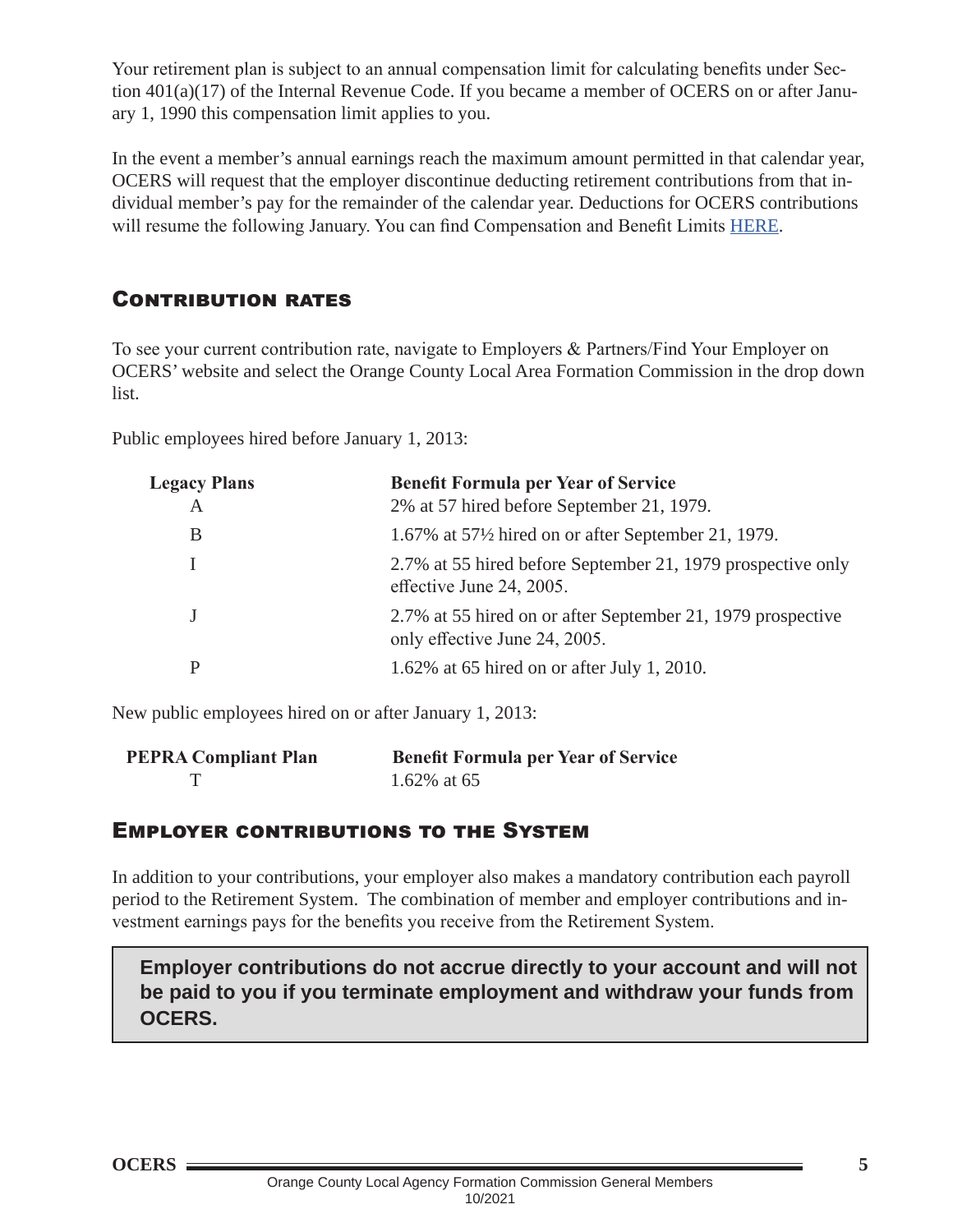#### How your account earns interest

Interest is credited to your account on June 30 and December 31 of each year. The interest is earned based on your contribution balance of the previous six months. The rate of interest is determined by the Retirement Board and is currently 2.5 percent per interest posting period.

#### Fund investments

All contributions, both yours and your employer's, are deposited in the retirement fund. Investments of these contributions are made in conformance with the California Constitution, state law, and Board of Retirement policy.

**Members do not have access to their account balance of contributions and interest until separation from employment. At that time, members have the option of withdrawing their monies, deferring retirement or retiring if eligible.** 

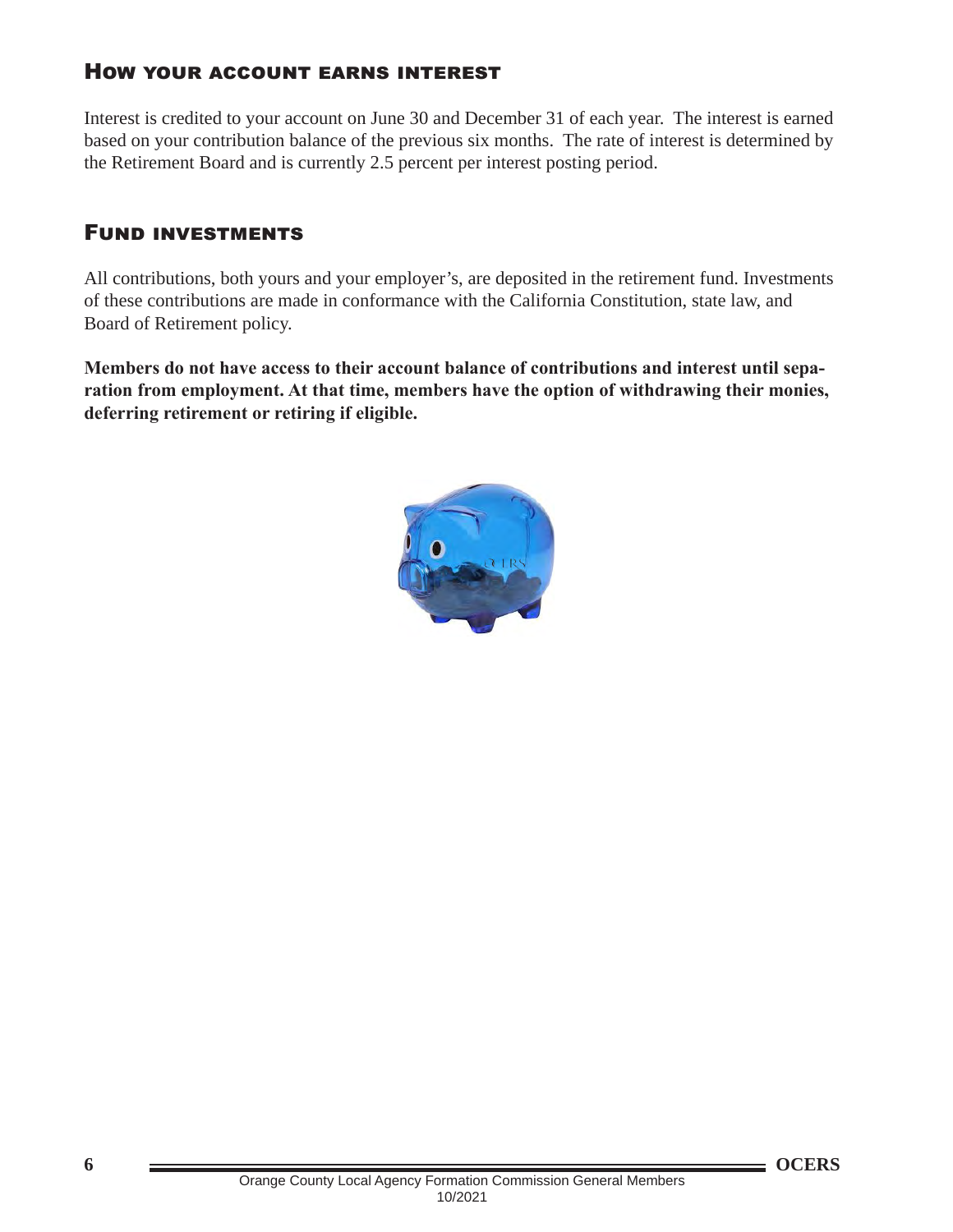## Service

## Earning Service Credit

Service Credit is earned based on your hours worked as an OCERS member, which are then converted to years.

**In general, "service" means uninterrupted employment. However, the following are not considered breaks in the continuity of your service:**

- A temporary layoff because of illness followed by reinstatement or re-employment within one year.
- A temporary layoff for purposes of economy, suspension, or dismissal followed by reinstatement or re-employment within one year.
- A leave of absence followed by re-employment within one year.
- A resignation to enter military service followed by re-employment within six months after honorable termination of such military service. Upon the member's return to active employment OCERS will collect contributions that should have been made during the period of absence during military service.
- A resignation of a member who has elected Deferred Retirement followed by re-employment before the withdrawal of any accumulated contributions.
- The redeposit of accumulated contributions upon re-entrance into service.

#### How to purchase Service Credit

OCERS permits you to purchase Service Credit for certain periods. If you wish to purchase Service Credit, contact Member Services and ask for the form "Request to Purchase Service Credit," download the form at OCERS' website or go to the member portal, myOCERS, and fill out and submit electronically. The following periods may be purchased provided the service meets the necessary requirements:

- Service with LAFCO or other participating OCERS employers prior to membership during which time you were not eligible to be a member (Extra Help).
- Leave of absence due to illness occurring on or after January 1, 1978, limited to 12 consecutive months for each occurrence, if you return to service after your leave.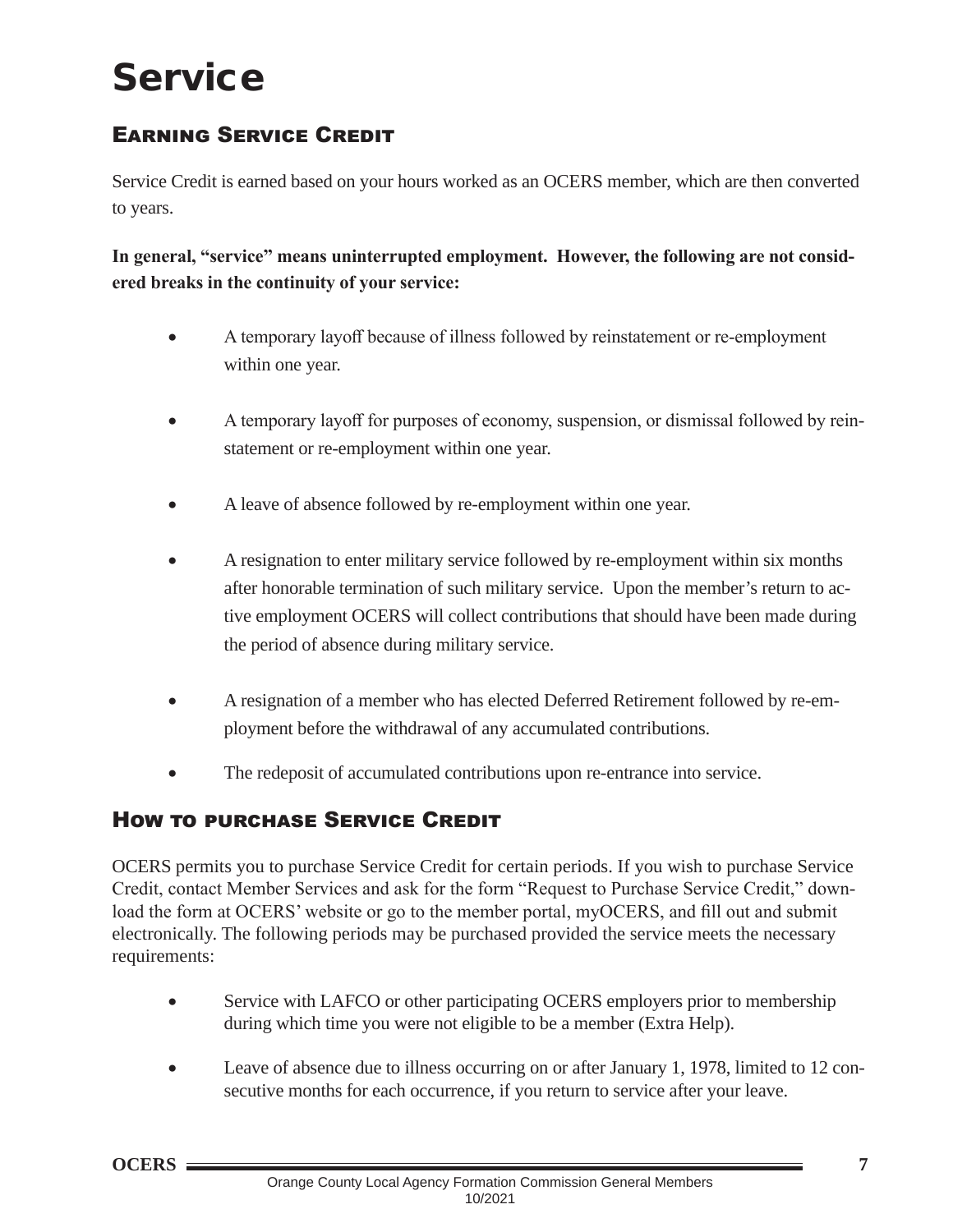Public Service, which is other eligible public service with the State of California, a county or city located in California or any district located wholly or partially within Orange County. To qualify, you cannot be entitled to receive a pension or retirement benefit due to your prior public service. In the case of Public Service purchase, you may purchase a portion or all of the service credit. Please be aware though, Public Service time does not count toward meeting the *minimum* qualifications for service retirement, deferred retirement, disability retirement or survivor benefits.

#### How to redeposit withdrawn contributions from OCERS

If you wish to redeposit withdrawn OCERS contributions, contact Member Services and request a "Request to Purchase Service Credit" form or download the form at OCERS' Web site.

If you are rehired by an employer participating in OCERS and have withdrawn your contributions and interest, keep the following in mind:

- If you had been temporarily laid off and are reinstated to employment within 90 days and you repay your contributions plus interest within 180 days of reinstatement, your years of Service Credit are restored and original entrance age will be reinstated as if there was no break in service.
- If you are unable to redeposit your contributions as described above, you will still be permitted to repay your contributions plus interest at any time while a member of OCERS and prior to filing an application for retirement to have your years of Service Credit reinstated.
- You can repay your contributions by redepositing the total amount withdrawn plus the interest your account would have earned during the period that you were not a member. Interest will continue to be charged on the unpaid balance until your total balance is fully repaid.

**Please note, with the exception of the first bullet above, for purposes of calculating your contribution rate, your age will be based on your age at re-entry into employment.**

#### Payment Options for purchasing Service Credit or redepositing withdrawn OCERS contributions

There are four options to choose from to purchase Service Credit/Redeposit Withdrawn OCERS service:

*Lump Sum Payment – you may submit a personal check payable to OCERS. This is an* after-tax payment.

*Installment Payments –* you can make payments directly to OCERS by submitting personal checks. These are also after-tax payments and interest will apply.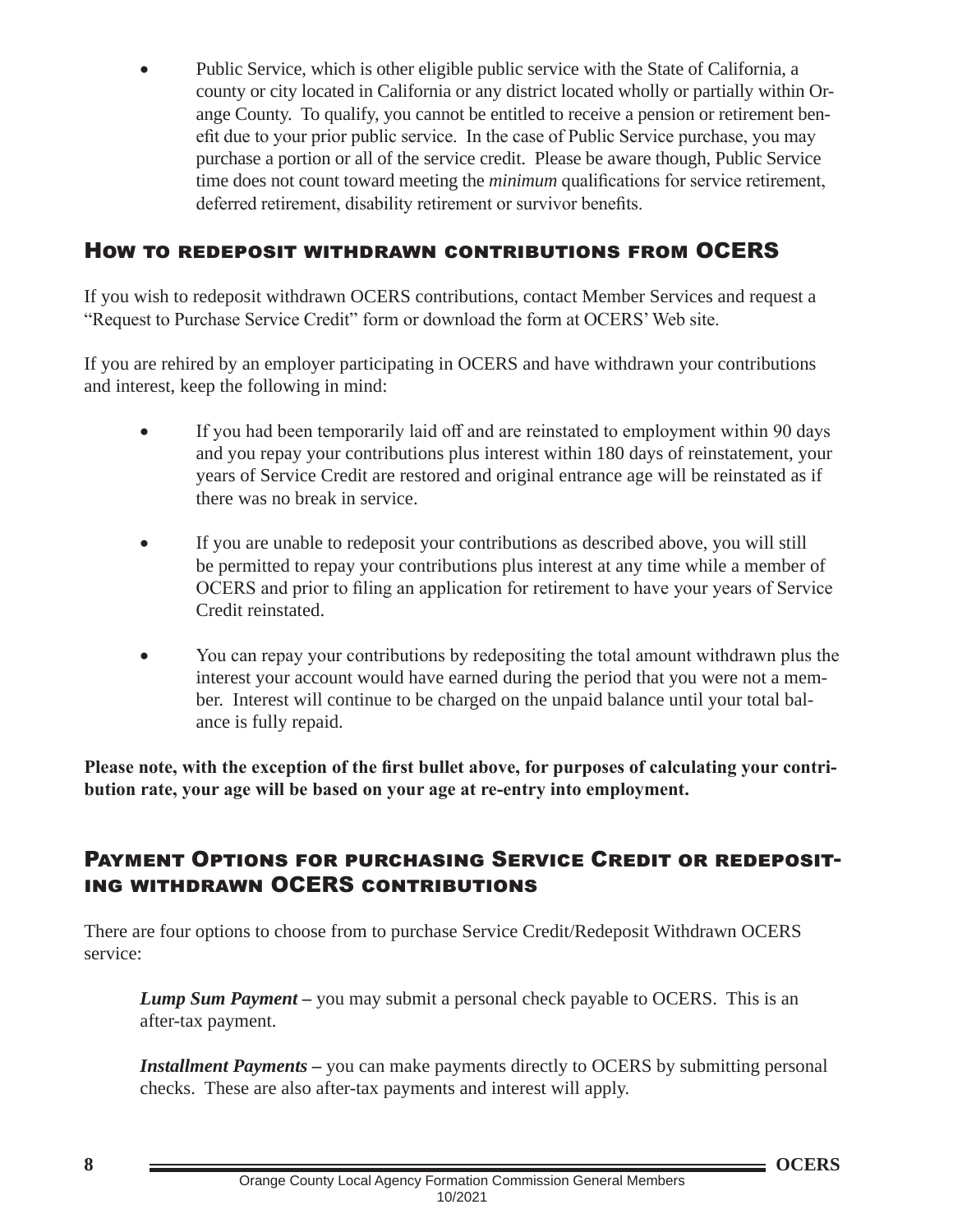<span id="page-11-0"></span>*Payroll Deductions – you can authorize payroll deductions to pay the total amount due. Any* payroll deductions you make are considered pre-tax. If you select this option, it is irrevocable. You cannot change the amount of your payroll deduction until you complete the redeposit/purchase or terminate your employment. Interest will also apply.

*Rollover from a tax qualified plan –* you may be able to use qualified IRA or deferred compensation monies to purchase service credit. This will be pre-tax money.

**Your Service Credit will be added to your retirement account only after the total amount due has been paid.** 

**Purchases of service or redeposits do NOT affect any other employer benefit or employment status.**

#### Reciprocal benefits

Reciprocal benefits are designed to allow employees who transfer between retirement systems to preserve and enhance their total retirement benefits. Upon retirement from all reciprocal retirement systems, the benefits are coordinated between OCERS and the other systems.

Reciprocity is established for members who terminate employment with an OCERS covered employer, leave their funds on deposit with OCERS, and enter a reciprocal retirement system within 180 days. Reciprocity is also established for members who terminate from an employer covered by a reciprocal agency, leave their funds on deposit with that reciprocal agency, and enter OCERS membership within 180 days.

**Please note, if you have funds on deposit in a reciprocal system after terminating from employment covered by such system, and you become an OCERS member within 180 days of termination, reciprocity has automatically been established.** 

Once reciprocity is established and has been verified, the following applies:

- A member, who leaves his or her funds on deposit with OCERS and transfers to a reciprocal system, cannot withdraw his or her funds while still a member of the reciprocal system.
- The member's entry age, which affects the contribution rate, will be based upon the age at entry into the first system.
- Service under all reciprocal retirement systems will count toward eligibility for retirement or survivor benefits.
- Upon concurrent retirement from all reciprocal systems, the member will have the ability to use salary figures from any of these systems to calculate their Final Average Salary in OCERS.
- The member may be subject to restrictions on the amount of disability retirement benefits from OCERS, if applicable.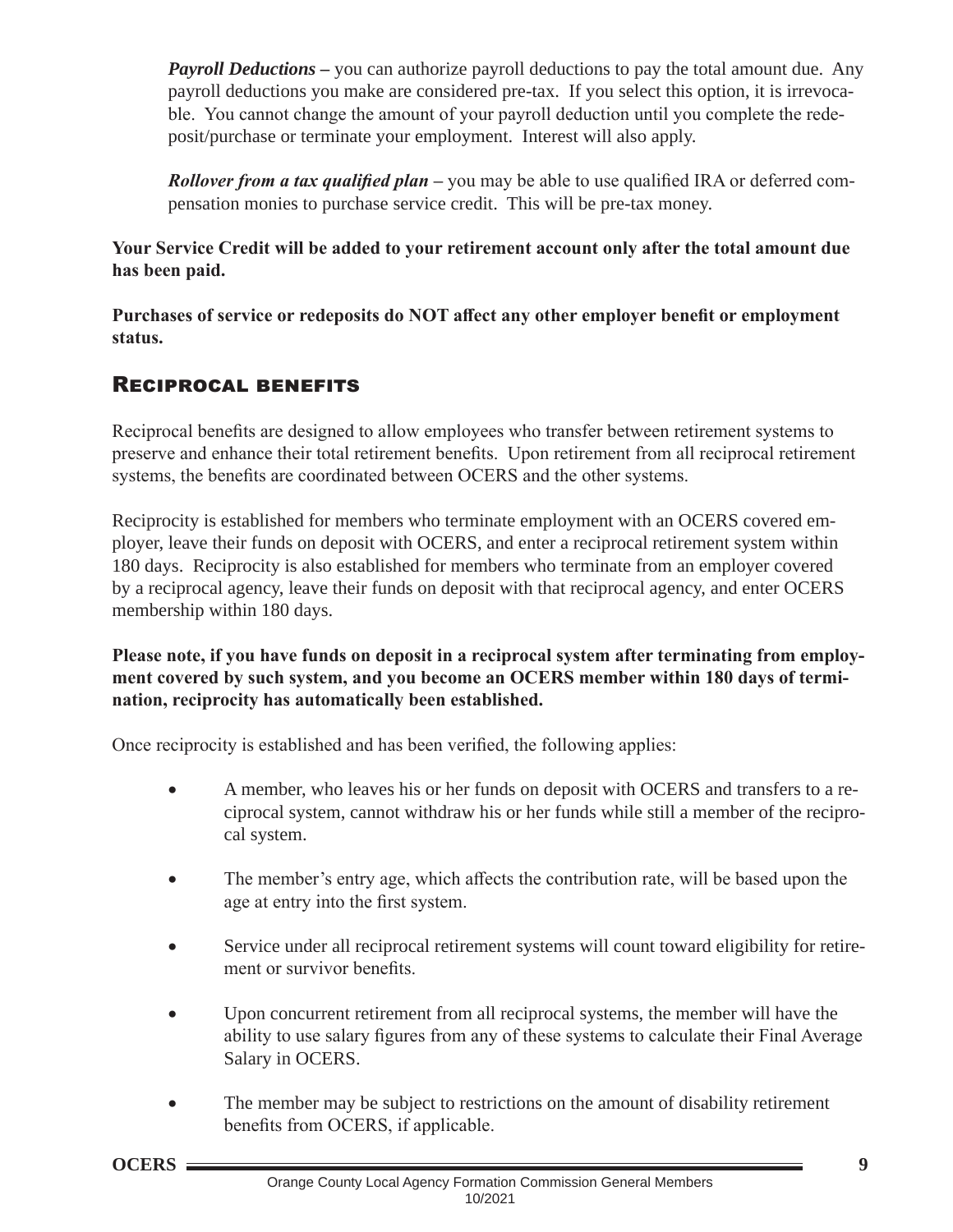**Please be aware that the reciprocal system you transfer to or from may have different requirements for qualification and payment of benefits than OCERS. You should become familiar with the benefits of any reciprocal agency you enter.**

**And please be aware that reciprocal members or members receiving monthly retirement or disability benefits from a reciprocal system or other public entity who are granted a disability retirement from OCERS may be subject to an offset of their retirement allowance.**

**Systems having reciprocity with OCERS:**

| Alameda      | San Bernardino    |
|--------------|-------------------|
| Contra Costa | San Diego         |
| Fresno       | San Joaquin       |
| Imperial     | San Mateo         |
| Kern         | Santa Barbara     |
| Los Angeles  | Sonoma            |
| Marin        | <b>Stanislaus</b> |
| Mendocino    | Tulare            |
| Merced       | Ventura           |
| Sacramento   |                   |

California Public Employees' Retirement System (CalPERS) and most agencies that have established reciprocity with CalPERS

California State Teachers' Retirement System (CalSTRS) California State Teachers' Retirement System Defined Benefit Plan

Judges Retirement System (JRS I and JRS II)

For additional information, get OCERS' "Reciprocity: A Guide for Reciprocal Benefits" brochure online or at OCERS' office. For more information on any of the Reciprocal Systems, visit OCERS' website at: **[ocers.org](https://www.ocers.org)**.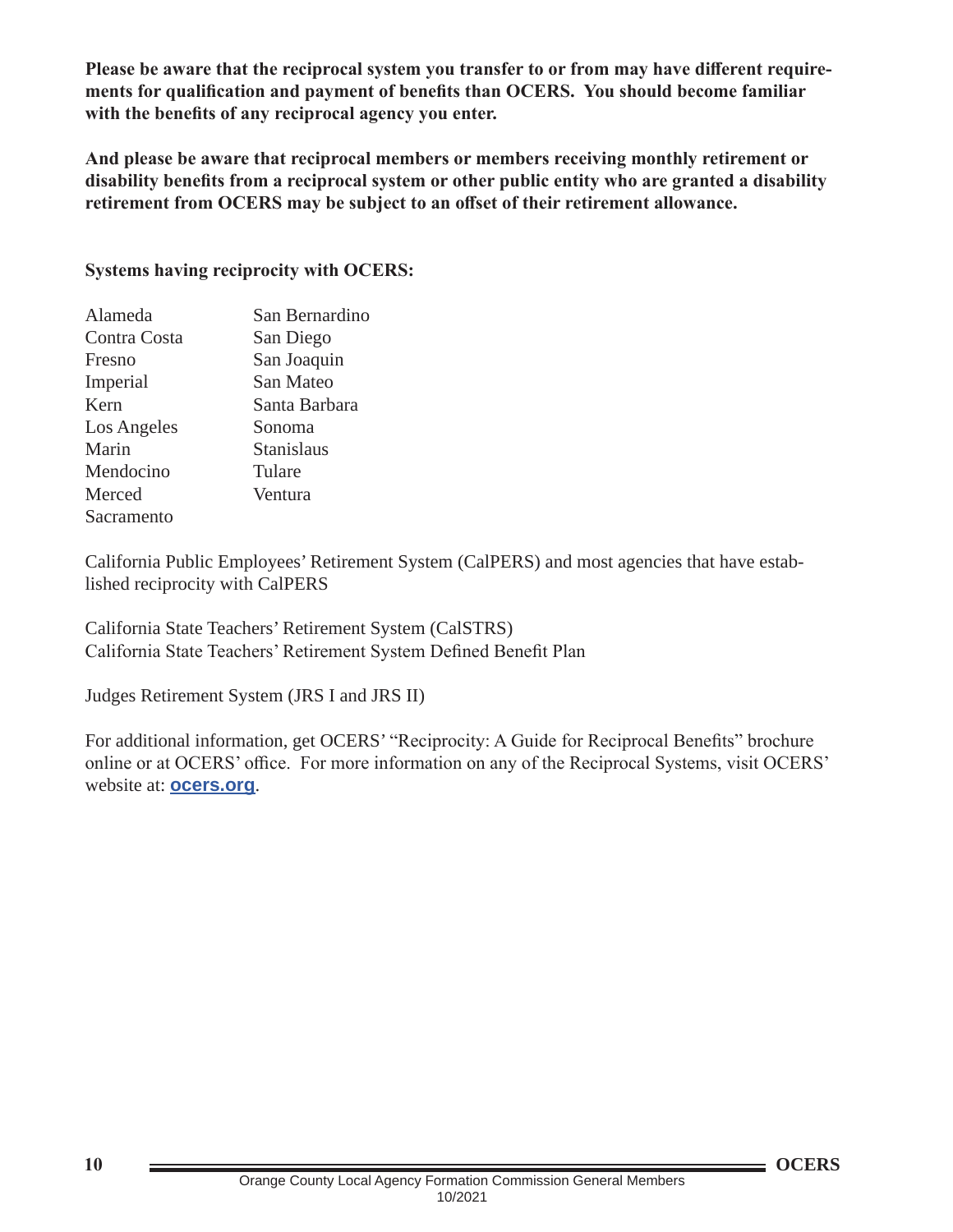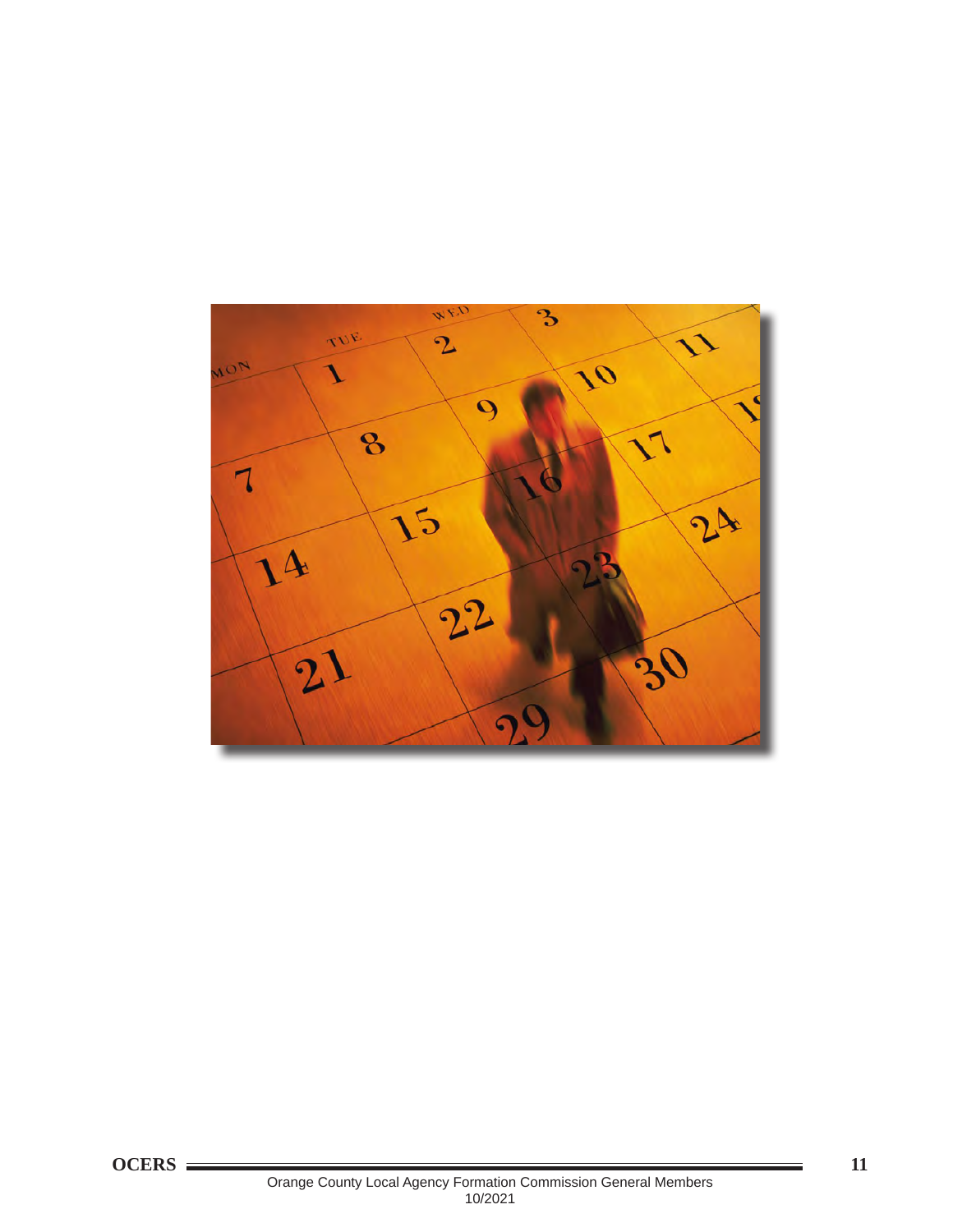## Termination from OCERS covered employment

If you terminate employment in a job covered by OCERS you may still be eligible for benefits from OCERS. You may leave your member contributions on deposit with the System and then you may become eligible to elect a retirement benefit from OCERS. This is called a "Deferred Retirement Allowance." If you leave your money on deposit your account continues to earn interest.

## Deferred Retirement

To qualify for a Deferred Retirement Allowance, you must leave your money on deposit when you terminate employment.

You need to inform us when you change your address, name, or want to name a new beneficiary.

#### Eligibility for a Deferred Retirement Allowance

If you had five years of service or more when you deferred, or you have sufficient reciprocal service, you will be eligible to begin receiving your Deferred Retirement Allowance when you are:

• Age 50 or over and would have had 10 or more years of service had you remained a full-time employee,

OR

• Any age and would have had 30 or more years of service had you remained a full-time employee,

#### OR

• A part-time employee age 55 or older and would have had 5 years or more of Service Credit and at least 10 years of active employment covered by OCERS,

#### OR

Age 70 or over, regardless of your years of service.

Reciprocal service may be used to meet these requirements. Please refer to "Reciprocal Benefits" on [page nine](#page-11-0) for more information.

Please note: If you had less than five years of service when you deferred and you don't have sufficient reciprocal service, you can either wait until age 70 to receive a deferred retirement or receive a lump sum payment consisting of your accumulated member contributions and interest.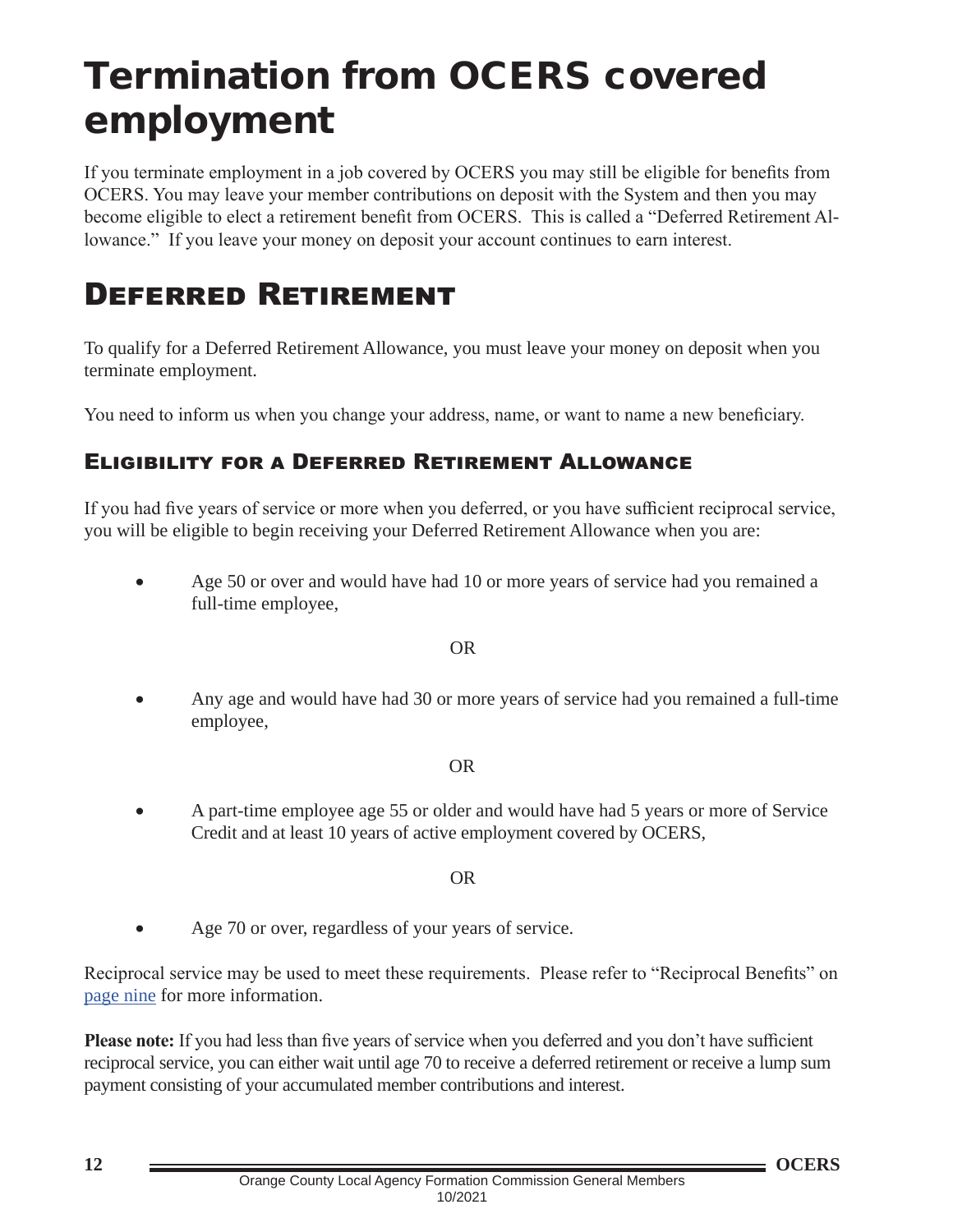## How your Deferred Retirement Allowance is calculated

The monthly allowance you will receive is based on four items:

- Benefit formula
- Years of Service Credit at termination
- Final Average Salary
- A factor based on your age at retirement

Visit **[ocers.org](https://www.ocers.org)** and use our online **[Benefits Calculator](https://www.ocers.org/benefits-calculator)** to get a fast estimate of your retirement allowance based on your benefit formula, Years of Service Credit, Final Average Salary, and Age Factor.

**Payments under a Deferred Retirement Allowance are not automatic, nor will you be guaranteed negotiated benefit enhancements. You must apply for benefits before monthly payments can begin.**

#### Minimum distributions

If you are a deferred member of OCERS, you are not an active member of a reciprocal retirement system, and you have not applied for a deferred retirement allowance by the age of 72, OCERS is required to process your retirement. OCERS will contact you by letter at the time you turn 71½ and remind you that you need to apply for a retirement benefit. If you fail to do so by the time you reach age 72, OCERS is required to process your retirement as if you had chosen our Unmodified Option and begin paying you a retirement allowance.

#### Withdrawal of contributions

In lieu of a deferred allowance, you may withdraw your member contributions with interest anytime after your termination. **However, if you withdraw your contributions, you will no longer be eligible for any benefits from the System** (including any disability benefits you might have been eligible to receive due to an illness or injury that occurred while you were employed under a position covered by OCERS). You need to be aware that any contributions you withdraw from the System may be subject to state and federal income taxes, as well as to excise taxes for early withdrawal, unless you roll over your distribution into another qualified plan or an Individual Retirement Account (IRA). Please see the sections *"Early Distributions"* and *"Rollovers"* for more information.

To apply for a withdrawal, please contact Member Services and ask for the form, "Member/Beneficiary Request to Withdraw Contributions/Elect Rollover." You can also download the form at **[ocers.org](https://www.ocers.org)**.

#### Important Tax Consequences of a Distribution

When considering any of the three distributions discussed below, OCERS strongly encourages you to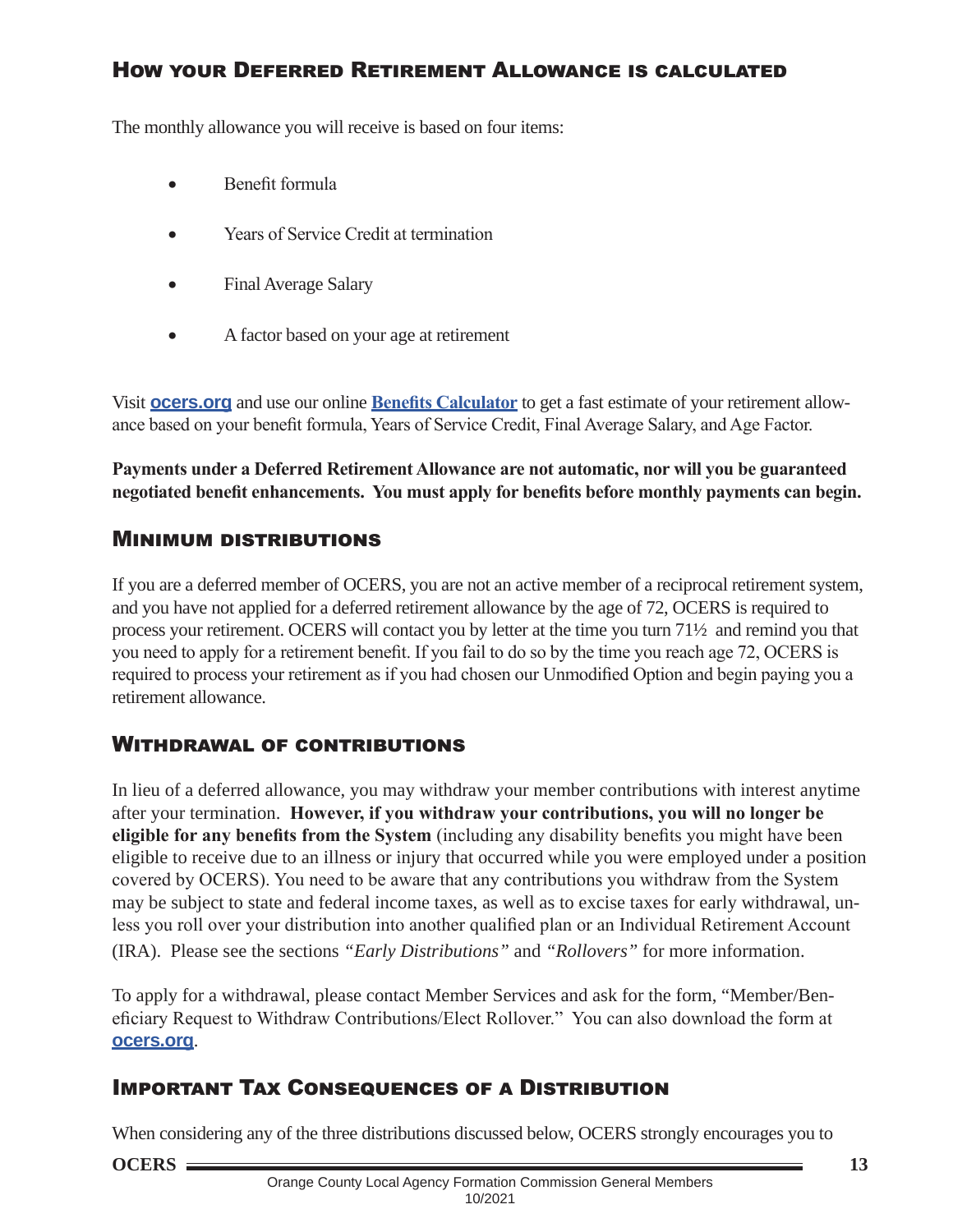seek qualified tax and/or legal advice. OCERS cannot provide you with such advice.

#### Early distributions

If you receive a lump sum distribution of your pre-tax member contribution account from the System before the minimum age for federal and state requirements, and you do not roll it over into another qualified plan or an Individual Retirement Account (IRA) you will be required to pay income taxes on the taxable portion of your lump sum distribution from OCERS. Additionally, you may have to pay excise tax penalties.

#### **ROLLOVERS**

You may defer the taxes if you "roll over" the taxable portion of your lump sum distribution. The taxable portion includes member contributions that were contributed on a pre-tax basis and all accrued interest.

**A check will be mailed to you, but will be made payable to another employer's qualified retirement plan or to an IRA. Because the payment is not payable to you, no federal or state tax withholding requirements should apply to your distribution.**

## Partial Rollover

You may elect a combination of a partial withdrawal and a partial rollover. That is, you can withdraw a portion of your contributions (which are presently subject to federal and state income taxes and applicable excise penalties if you receive an early distribution) and direct transfer and/or roll over the remainder of the untaxed funds.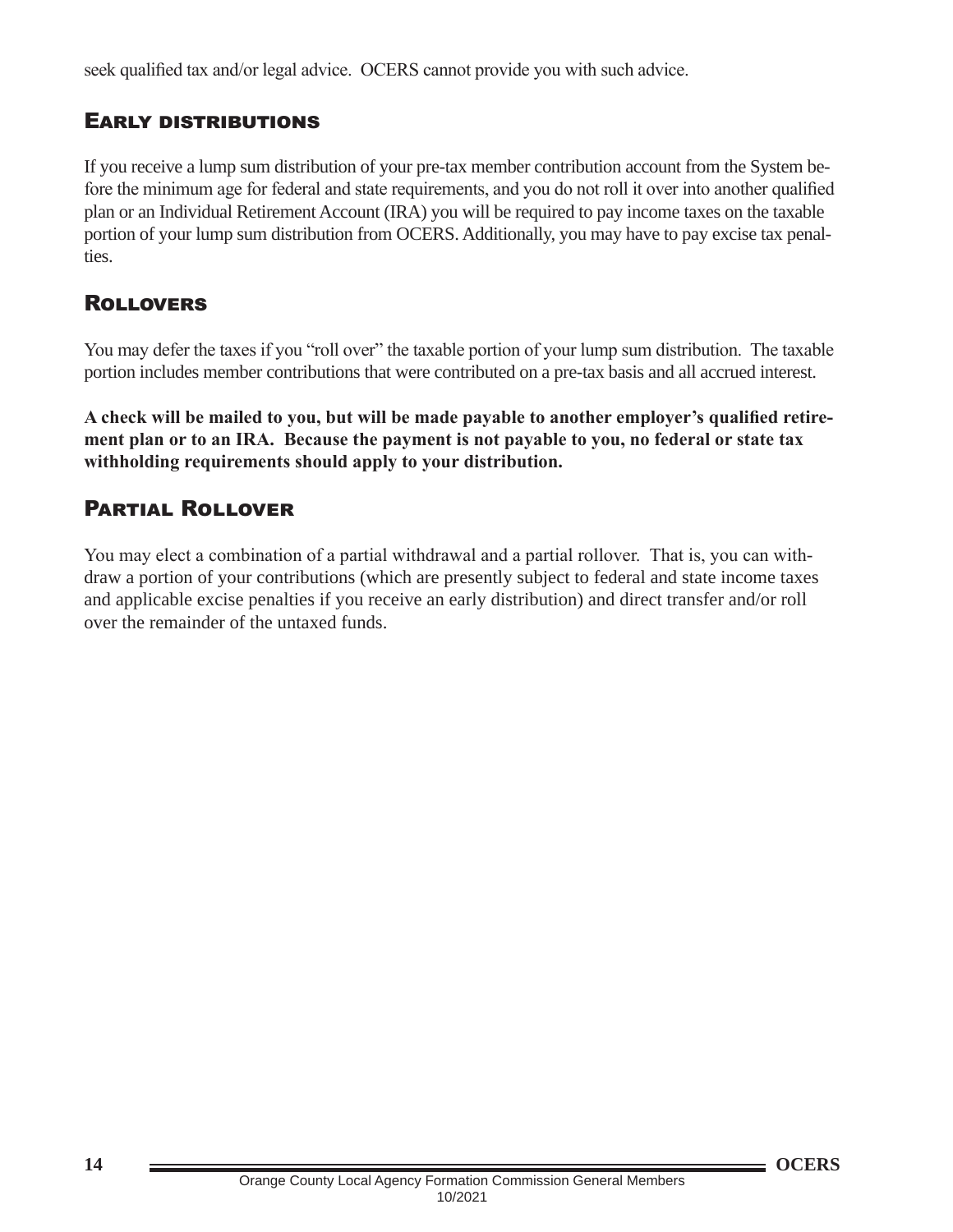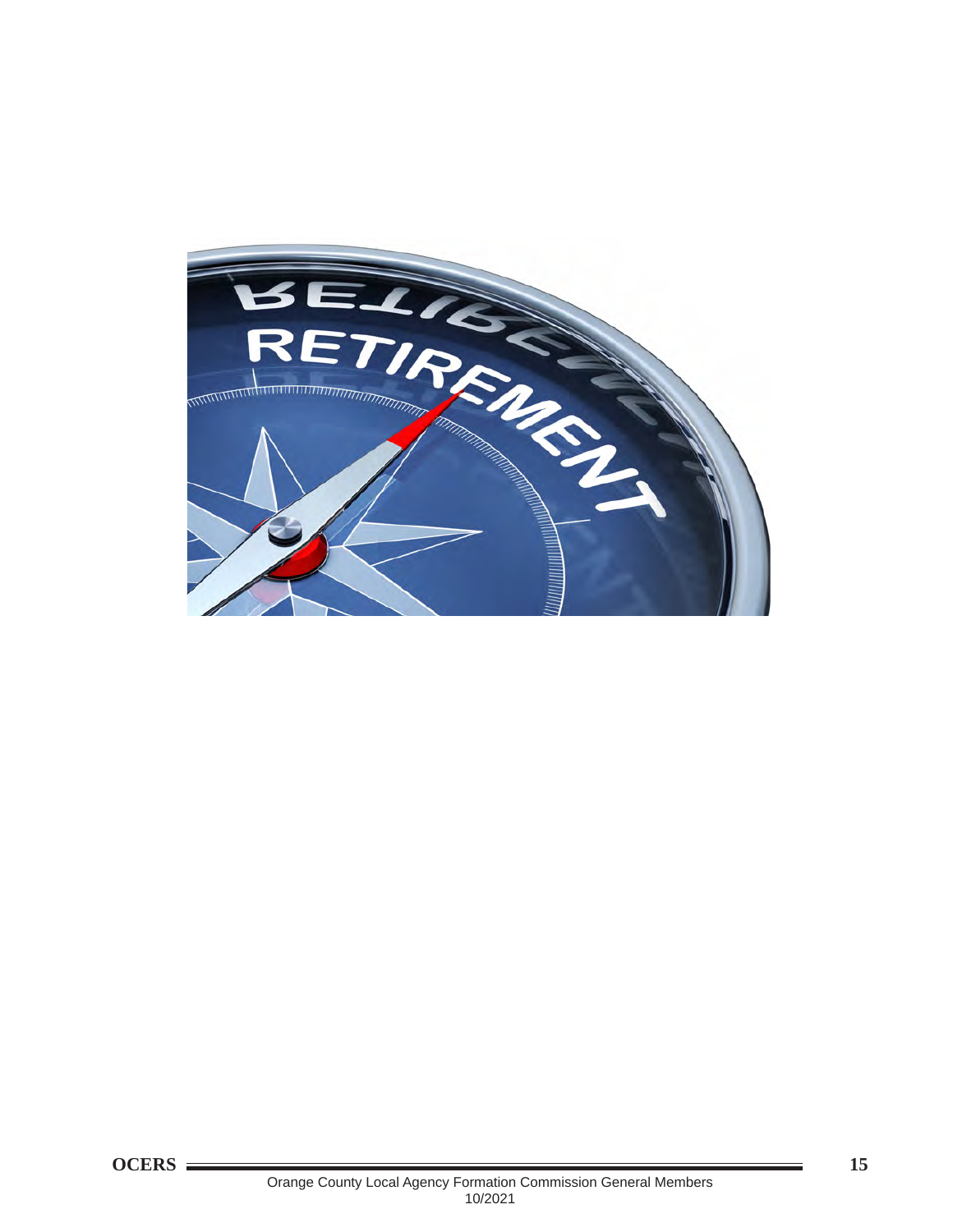## When you are ready to retire.....

Prior to retirement, gather your birth certificate, your spouse's/Qualified Domestic Partner's birth certificate, marriage certificate/domestic partner registration and bring to OCERS. The original or original certified copies will be photocopied and returned to you while you wait.

• If you do not have a copy of your birth certificate, one of the following may be acceptable, depending on your situation:

> Valid Passport Naturalization and/or Immigration documents Census Bureau Registration of Birth Hospital birth record or certificate Physician or Midwife birth record DD214 (Military Discharge)

• If you are married or registered as a Qualified Domestic Partner, you must also supply your spouse's/Qualified Domestic Partner's Social Security number.

#### **Failure to provide the required documents in a timely manner will delay payment of your benefits.**

You may apply for your allowance by logging into myOCERS, your online member account.

#### **You cannot file the forms any earlier than 60 days before your retirement date. The application is void if filed more than 60 days in advance.**

Your Service Retirement will become effective following the last day for which you were compensated or the date of receipt of your completed application, whichever comes later.

#### **For Example:**

If your last day of compensation is May 31 then the effective date of retirement will be June 1 assuming you filed an application on June 1 or before.

Your monthly retirement allowance will be electronically transferred to the financial institution of your choice on the first business day of each month.

**Please note: It may be approximately 6-8 weeks before you receive your first retirement payment. Member Services must wait for your employer to process all the necessary bi-weekly payroll and salary information.**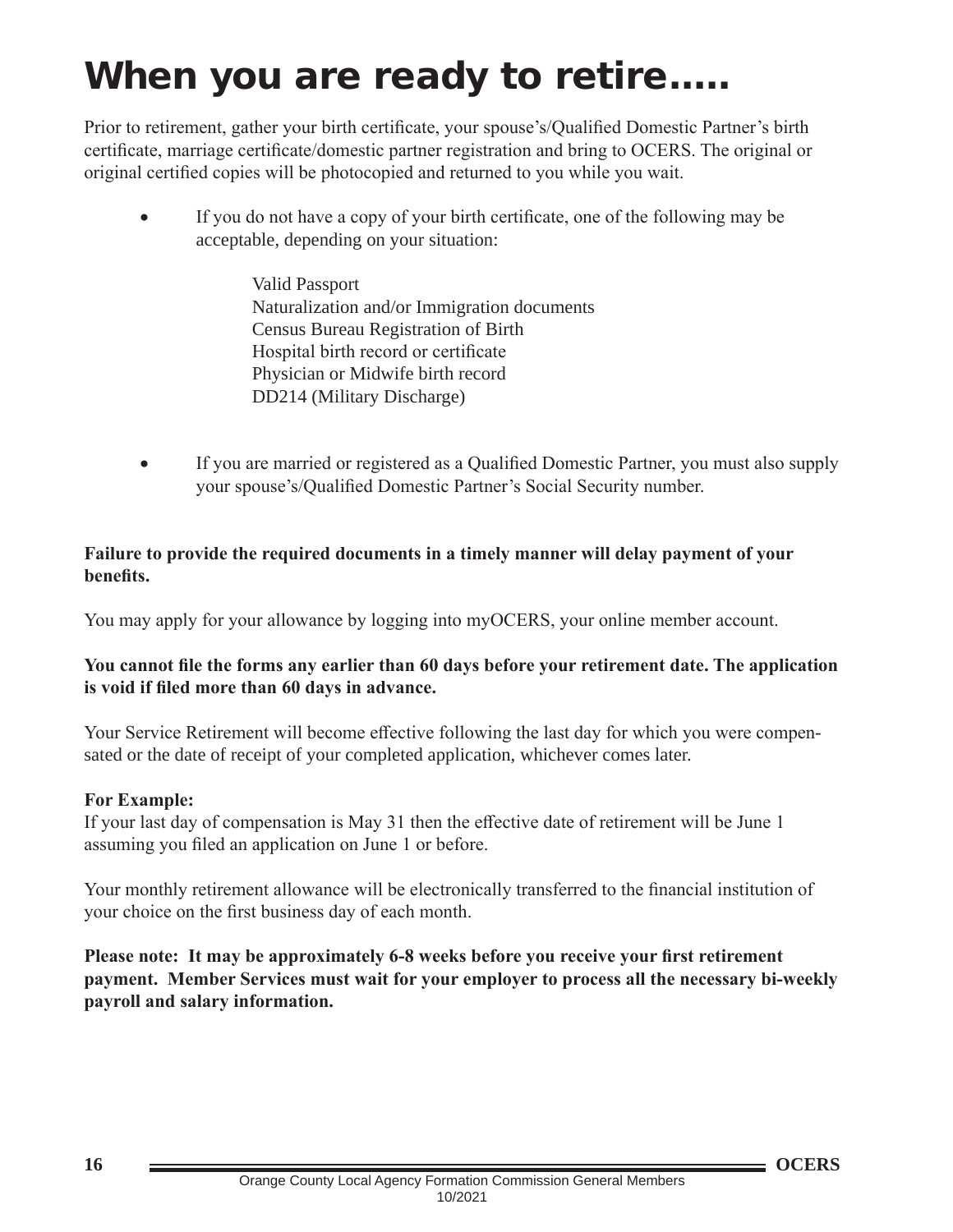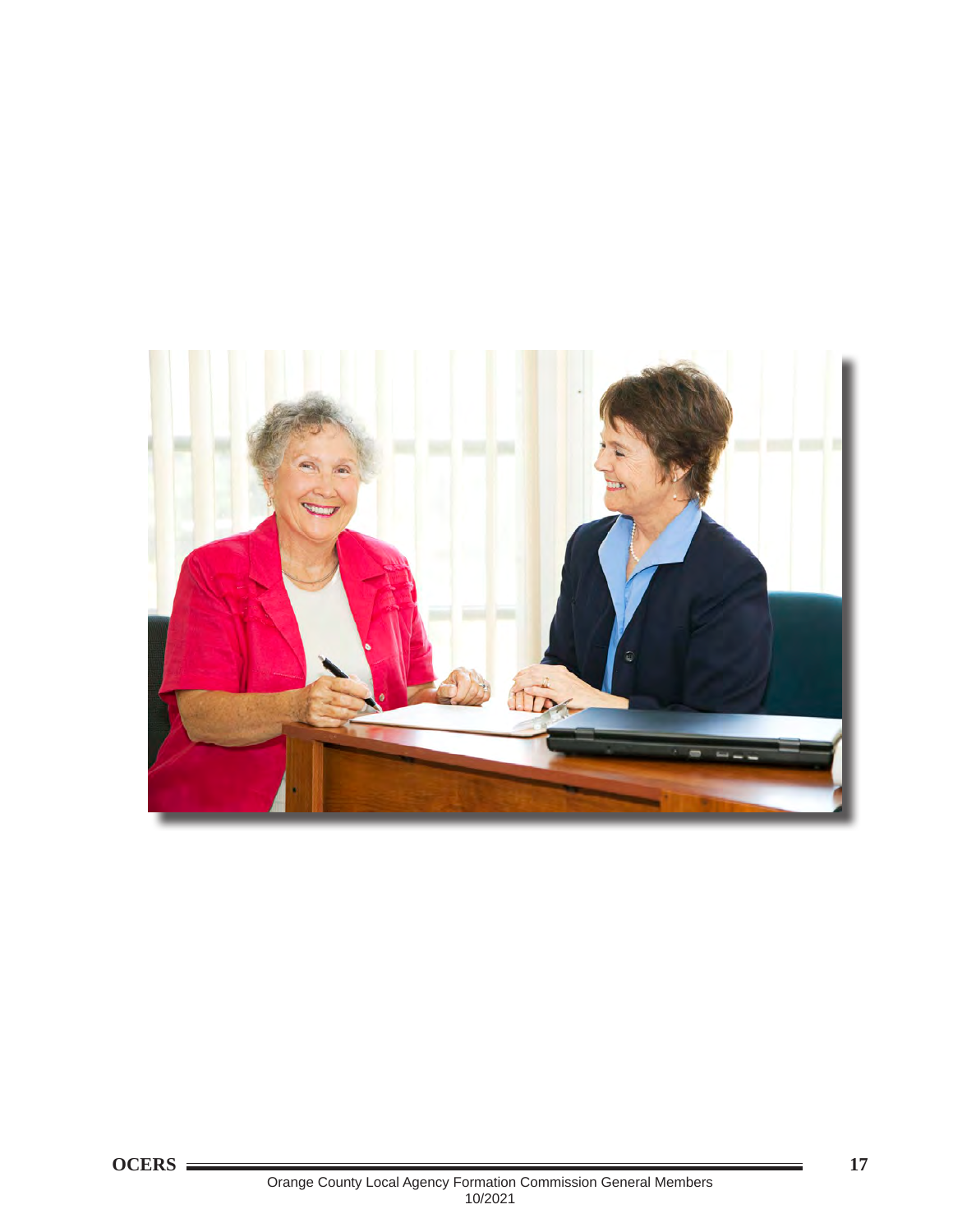## <span id="page-20-0"></span>Retirement benefits

Your service retirement benefits are based on your benefit formula, years of service, age at retirement and Final Average Salary.

## Service Retirement eligibility for plans A, B, I, J, P and T

As an active member, you are eligible for a Service Retirement Allowance when you meet the minimum age and Service Credit requirements listed below.

- Any part-time or full-time member age 50 or over with 10 or more years of service.
- Any member at any age with 30 or more years of service.
- A part-time employee age 55 or older with 5 years of Service Credit and at least 10 years of active employment with an employer covered by OCERS.
- Age 70 or over, regardless of your years of service.

#### The four components of your Service Retirement Allowance

The amount of your monthly Service Retirement Allowance is computed based on these four components:

- Benefit formula
- Years of Service Credit
- Final Average Salary
- A factor based on your age at retirement

**The maximum monthly base retirement allowance (excluding cost-of-living adjustments) you can receive cannot exceed 100% of your Final Average Salary.**

**For a quick and easy calculation, visit [ocers.org](https://www.ocers.org) and click on the [Benefits Calculator](https://www.ocers.org/benefits-calculator). For a personalized estimate, log onto [myOCERS,](https://mss.ocers.org/) your online member account.**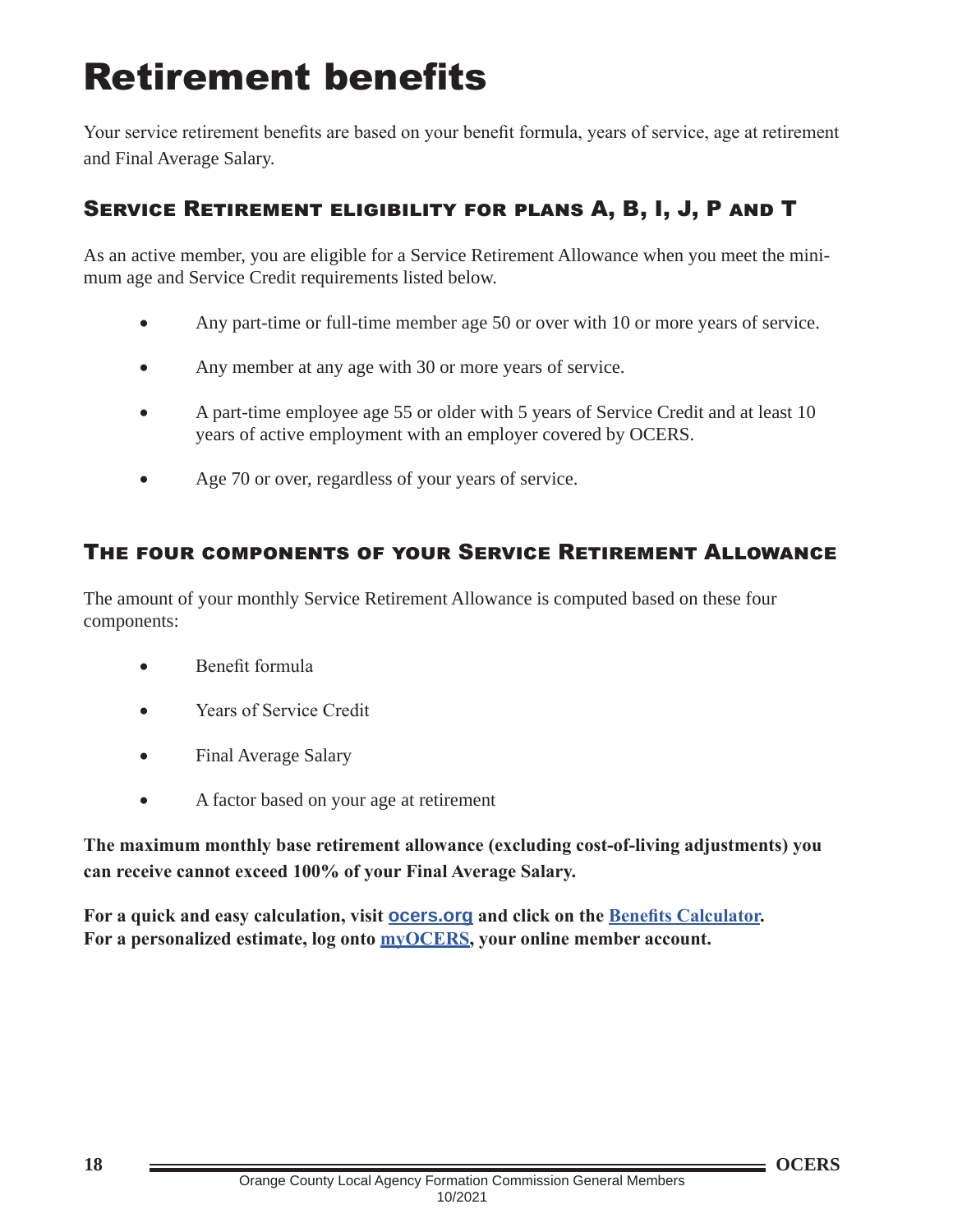## How your Final Average Salary (FAS) is calculated for legacy plans A, B, I, J and P

Your Final Average Salary (FAS) includes your base pay and may also include compensation for bonuses, shift differential, uniform allowance, automobile allowance and bilingual pay. Additional items may apply; for more information on these additional items please refer to the Master Final Average Salary List **[HERE](https://www.ocers.org/node/961).**

#### Plans A and I

Your Final Average Salary is calculated by taking the sum of your highest consecutive 12 months of compensation earnable and dividing it by 12.

## Plans B, J and P

Your Final Average Salary is calculated by taking the sum of your highest consecutive 36 months of compensation earnable and dividing it by 36.

#### How your Final Average Salary (FAS) is calculated for PEPRA Compliant Plan T

Your Final Average Salary (FAS) consists of a 3 year average of your [Pensionable Compensation](#page-41-0) and includes your base pay and regularly recurring pay items for special skills or shifts. The highest consecutive 36 months of pensionable compensation is used to determine your Final Average Salary, regardless of when it was earned.

#### Age factor

Your monthly Service Retirement Allowance will be calculated using a factor based on your age at retirement.

#### YOUR RETIREMENT PAYMENT OPTIONS

There are several important factors to consider before selecting your retirement option:

- The Unmodified Option provides you with the maximum Service Retirement Allowance available to you. If you select options 1-4, then you will receive a reduced lifetime monthly allowance. The Unmodified Option has certain restrictions regarding the payment of a survivor's allowance upon your death.
- With options 2, 3 and 4, you cannot change your designated beneficiary after you have started receiving your monthly Retirement Allowance.
- In addition, because of community property laws in the State of California, your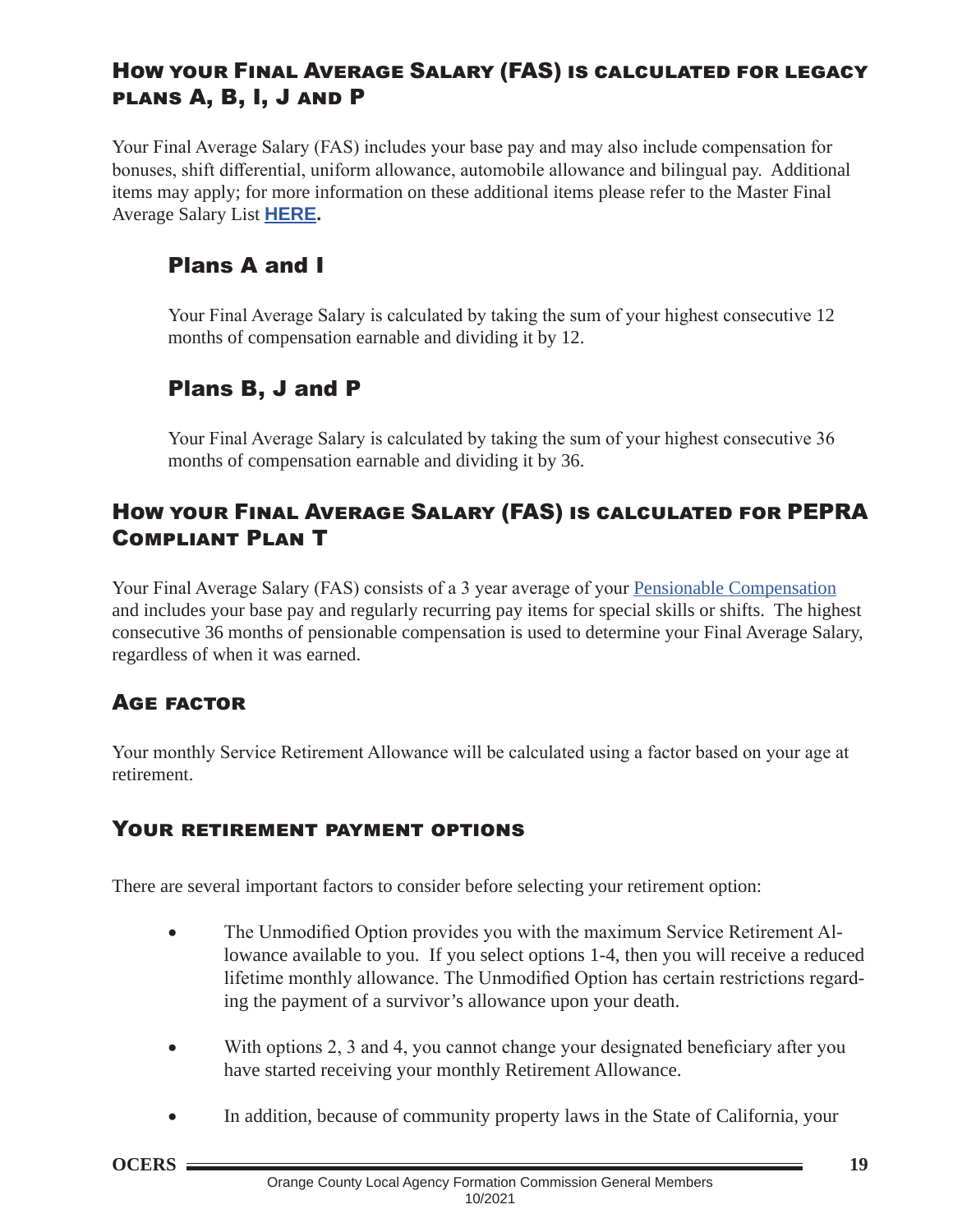spouse, ex-spouse, your Qualified Domestic Partner or Ex-Qualified Domestic Partner may have certain rights that supersede those of other designated beneficiaries.

<span id="page-22-0"></span>• Benefit payment options are irrevocable after receipt of your first retirement payment.

#### *Note: Each option provides you with a monthly lifetime benefit.*

## The Unmodified Option

This option provides you with the maximum Retirement Allowance available to you. It also provides for a continuation of 60 percent of your allowance to your Eligible Spouse, Qualified Domestic Partner or Eligible Child upon your death. This continuance is restricted to your Eligible Spouse, Qualified Domestic Partner or Eligible Child only, and cannot be paid to a trust.

- There are two ways for your spouse or Qualified Domestic Partner to qualify for a continuance under the Unmodified Option:
	- 1. Your spouse or registered domestic partner is considered an Eligible Spouse or Qualified Domestic Partner if you have been married or registered as a Qualified Domestic Partner at least one year prior to your date of retirement and you remain continuously married to that spouse or registered to that domestic partner up to the time of your death. If you divorce that spouse or domestic partner after retirement and later remarry that same spouse or reregister with that same domestic partner, he or she would not qualify as an Eligible Spouse or Qualified Domestic Partner unless he or she would qualify under number 2 below.

#### OR

2. Your spouse or registered domestic partner is considered an Eligible Spouse or Qualified Domestic Partner if you have been continuously married or registered as a Qualified Domestic Partner at least two years prior to the date of your death and are married to that spouse or registered to that Qualified Domestic Partner at the time of your death, **and** your spouse or Qualified Domestic Partner is at least 55 years old.

If you do not have an Eligible Spouse or Qualified Domestic Partner, the 60 percent continuance may be paid to your Eligible Child upon your death.

• An Eligible Child is an unmarried child under the age of 18, or an unmarried full-time student under the age of 22 (this includes adopted children).

If you do not have an Eligible Spouse, Qualified Domestic Partner or Eligible Child at the time of your death, your designated beneficiary will receive a lump sum refund of any of your remaining member contributions. Under the Unmodified option, you may change your designated beneficiary at any time, but that will not affect the 60 percent continuance payable to an Eligible Spouse, Qualified Domestic Partner or Eligible Child.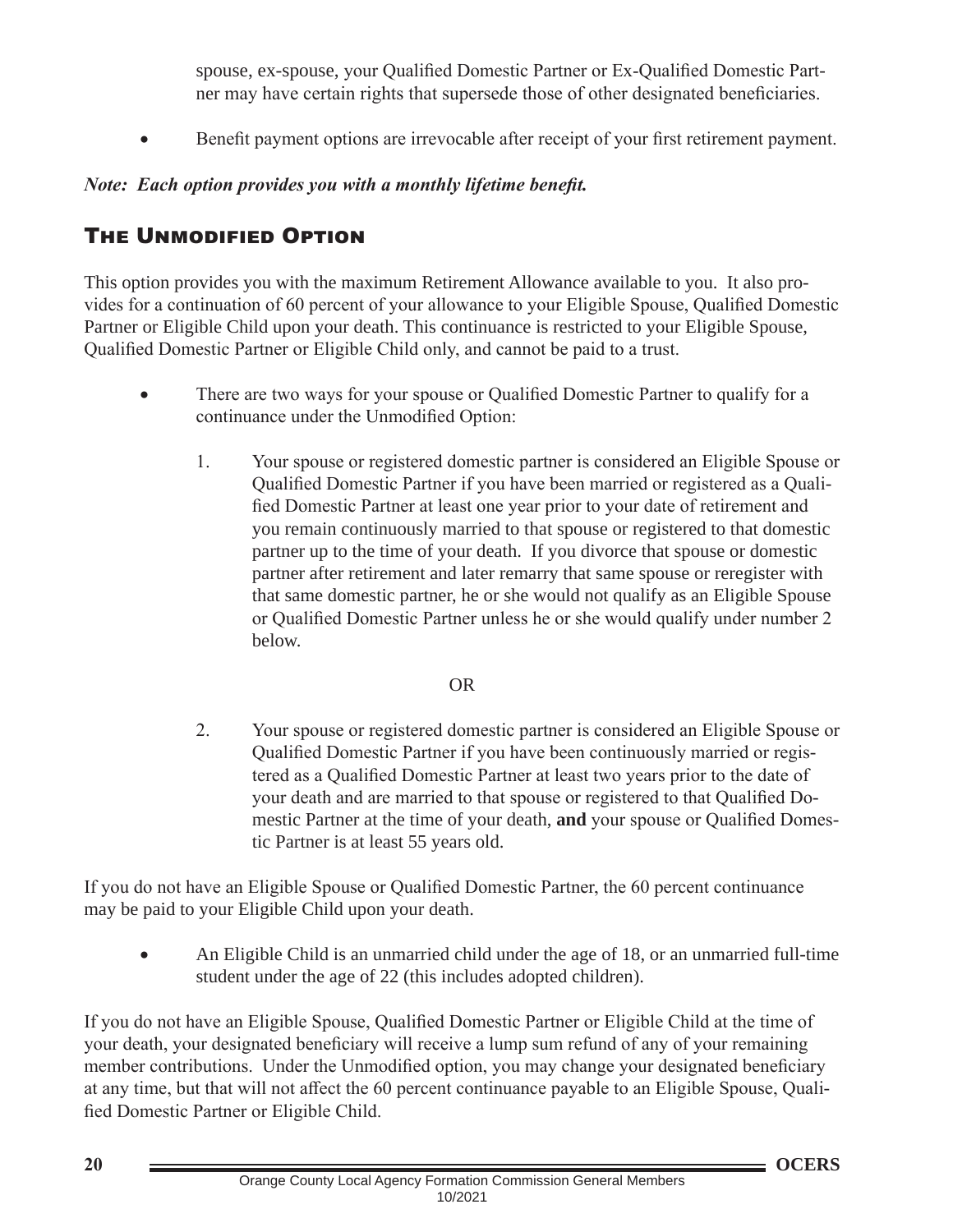## <span id="page-23-0"></span>Other payment options

You may choose one of the following forms of payment in place of the Unmodified Option. These options reduce your Retirement Allowance to provide benefits for your survivors/beneficiary(ies) upon your death. These options may be appropriate for a prospective retiree with a beneficiary who does not qualify for a continuance allowance under the Unmodified Retirement Option, or for a member with a short life expectancy.

#### **Note: A trust cannot be named as a beneficiary to receive a continuance allowance.**

#### **OPTION 1** Cash refund annuity

You will receive a reduced monthly allowance until your death. At the time of your death, your designated beneficiary will receive a refund of any of the remaining member contributions in your account. Under this option, you may change your designated beneficiary at any time.

#### **OPTION 2** 100 percent joint and survivor annuity

You will receive a reduced monthly allowance until your death. At the time of your death, your designated beneficiary will receive the same monthly allowance (100%) for the remainder of his or her lifetime.

You cannot change your designated beneficiary after you have started receiving your monthly Retirement Allowance. **Please note** that pursuant to IRS regulations, any named beneficiary who is not your spouse and who is more than 10 years younger than you will receive less than 100% as a future continuance. The continuance percentage will be actuarially determined at the time of your retirement.

#### **OPTION 3** 50 percent joint and survivor annuity

You will receive a reduced monthly allowance until your death. At the time of your death, your designated beneficiary will receive half (50%) of your monthly allowance for the remainder of his or her lifetime. You cannot change your designated beneficiary after you have started receiving your monthly Retirement Allowance.

## **OPTION 4**

Under option 4 you may have multiple designated beneficiaries and may select other survivor payment percentages if approved in advance by the Retirement Board. OCERS will request an actuarial study and bring the results and your request before the Board of Retirement before this option is approved. You cannot change your designated beneficiary after you have started receiving your monthly Retirement Allowance.

#### **For more information, read the "Retirement Payment Options" brochure at [ocers.org.](https://www.ocers.org)**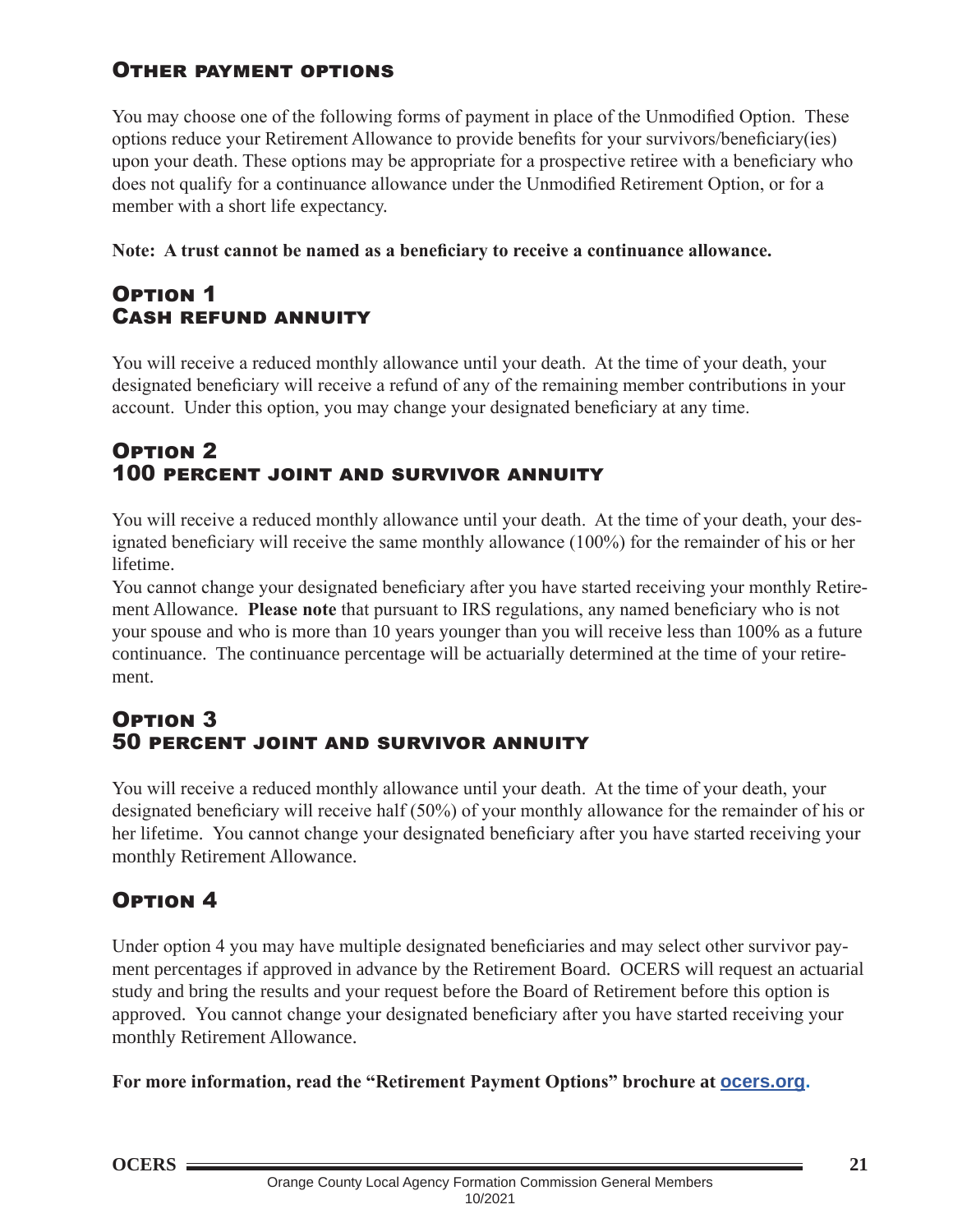## Cost-Of-Living Adjustment for payees

Your monthly allowance will be adjusted annually in accordance with changes in the cost-of-living, as determined by the average annual change in the Consumer Price Index (CPI) for the prior calendar year. The cost-of-living adjustment (COLA) is limited to a maximum annual increase or decrease of 3 percent per year as set by the Board of Retirement. The COLA is effective April 1. **The adjustment will appear on your May 1 payment.**

If there is an increase in the CPI of more than 3 percent for any year, the excess cost-of-living adjustment is accumulated or **"**banked.**"** It may be applied to a future year in which the change is less than 3 percent.

If the change in the CPI is negative, OCERS would first look to subtract from your "COLA bank" and then reduce any COLA amount a member is already receiving to a maximum of 3 percent. Your retirement allowance will never be decreased below the original benefit amount granted at retirement.

#### Nonassignment of benefits

Neither you nor your beneficiary may assign or transfer amounts payable under the Retirement Plan. The plan is, however, required to comply with Internal Revenue Service (IRS) tax levies and courtissued Domestic Relations Orders (DROs), as well as child support and spousal support orders.

#### How to request an appeal for benefit claims

If you disagree with OCERS' staff decision regarding the amount of your benefit, effective date or any other administrative decision affecting a benefit payment (other than a disability retirement benefit), you have the right to request an appeal. (For an appeal of a disability retirement decision see the section entitled "Disability Retirement Hearing and Appeal Process" on [page 26](#page-28-0).) [See the Adminis](https://www.ocers.org/sites/main/files/file-attachments/administrative_review_and_hearing_policy_for_cases_filed_on_or_after_august_18_2020.pdf?1598398697)[trative Review and Hearing Policy](https://www.ocers.org/sites/main/files/file-attachments/administrative_review_and_hearing_policy_for_cases_filed_on_or_after_august_18_2020.pdf?1598398697) for the full details. Here is a summary of the steps:

- You may request a CEO Determination within 90 days of the date of the notice of the Benefit Determination. The CEO Determination will be in the form of a written review completed and returned to you within 90 days of receipt of the request for a CEO Determination, and will include a synopsis of your request and citation to any authority relied upon by the CEO in making the CEO Determination. In addition, the written review will include instructions regarding how you may request review of the CEO Determination by the Board.
- You will have 90 days from the date of the CEO Determination to file a Request for Administrative Review. If no timely Request for Administrative Review is filed, the CEO Determination will be final.
- If you file a timely Request for Administrative Review of a CEO Determination, the Board will consider the matter at a duly noticed regular meeting of the Board. Staff will make a recommendation to the Board regarding the issues raised in the CEO Determination and you (or your attorney) will have the opportunity to be heard.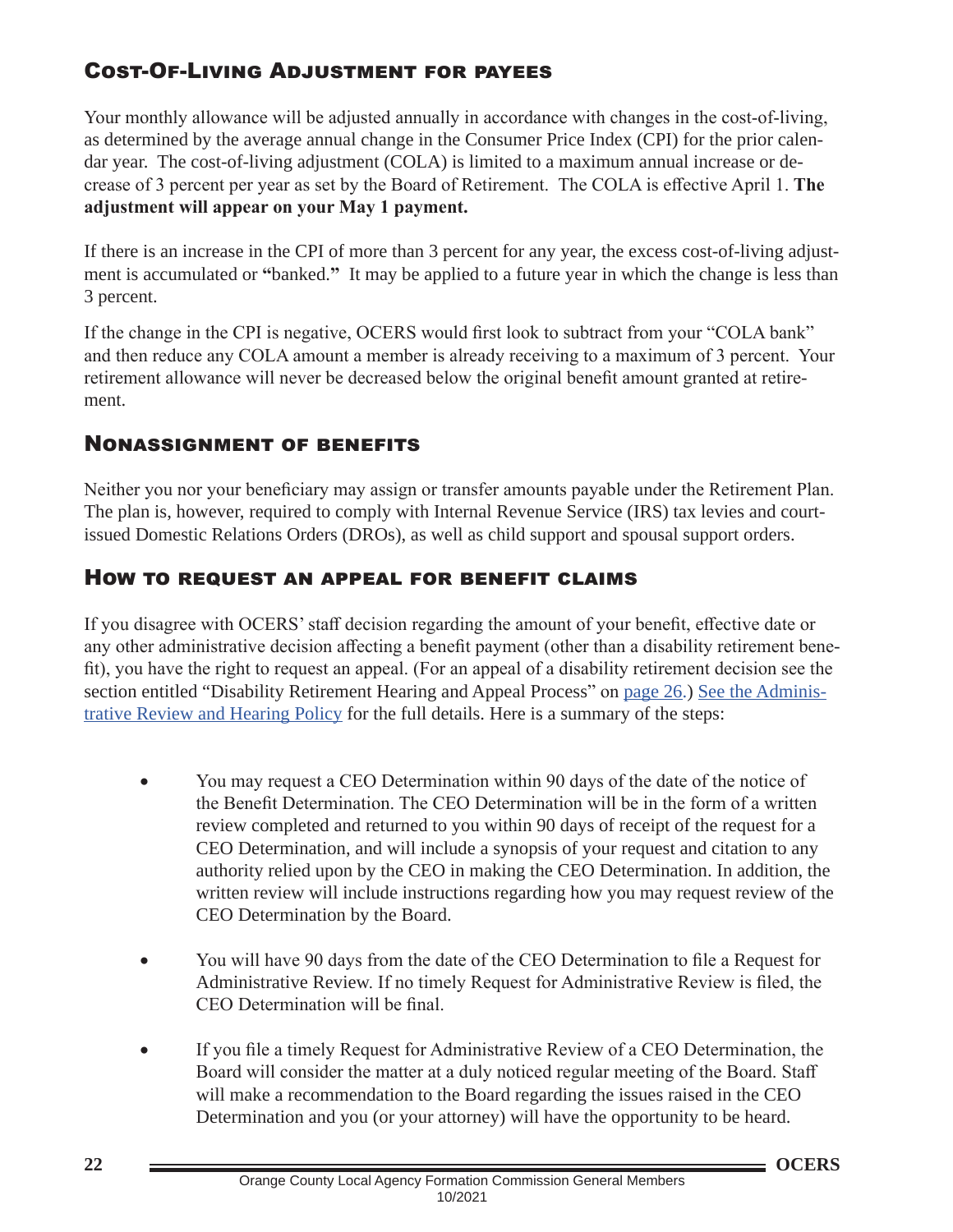At the meeting, the Board may choose to hear and conduct the review at that meeting, continue it to a later meeting, or refer the matter to a Hearing Officer for a Hearing to be conducted pursuant to the Rules. If the Board chooses to hear and determine the matter, the Board's decision will be final. If the Board chooses to refer the matter to a Hearing, the Board will identify the factual and legal issues to be considered by the Hearing Officer.

In determining whether to hear and determine the matter or refer the matter to a Hearing Officer, the Board will consider all relevant factors, including, but not limited to, the following:

- 1. Whether the disputed issues are legal, not factual, in nature.
- 2. relevant judicial authority on the disputed legal issue(s).
- 3. Whether the Board and/or a Hearing Officer has previously ruled on substantively similar issue(s).
- 4. Whether the Applicant is represented by an attorney.
- 5. The efficient use of OCERS resources, and
- 6. The interests of the Applicant in receiving a timely decision.
- Board action on CEO Determination: In the case of a CEO Determination referred by the Board to a Hearing, the Board will consider the Hearing Officer's Proposed Findings of Fact and Recommended Decision at a duly-noticed meeting of the Board in accordance with Rule 16 of the Rules. The Board may adopt the Hearing Officer's recommendations or make its own determination based on the Administrative Record and the Board's decision will be final.

#### Returning to work under OCERS after retirement

If you are receiving a service retirement allowance from OCERS, and you wish to return to work for an OCERS' covered employer, you may be eligible to do so. There are two methods for members who service retired to return to work for an OCERS' covered employer.

1. You may return to work after a 180 day waiting period following the date of retirement without reinstatement from retirement during an emergency to prevent stoppage of public business or because you have skills needed to perform work of limited duration. You may be employed before the 180 day waiting period has ended if the employer certifies employment is necessary and the appointment has been approved by the governing body of the employer in a public meeting. You may be paid for no greater than 960 hours of work per fiscal year, while still receiving your retirement allowance. **If you received additional years of service through an early retirement incentive (ERI) you must wait 180 days before returning to work.**

OR,

2. You may return to work if you file an application with the Board of Retirement to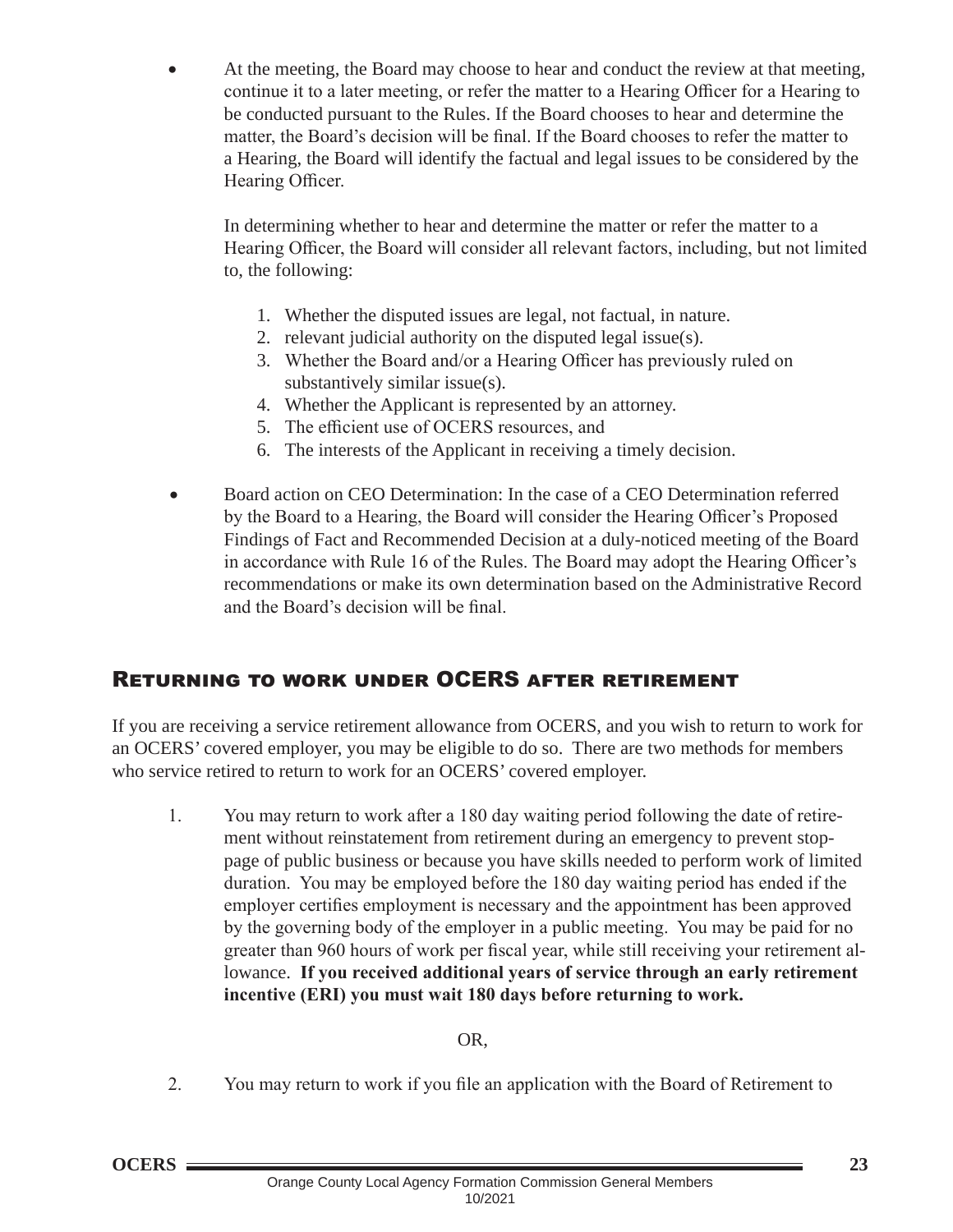become an active member and the Board determines that you are physically capable of performing the job duties of the position you are seeking. It is your responsibility to provide evidence of your ability to perform the job duties of that position. Your retirement allowance will be suspended while you work in that position and you will become an active member of OCERS for that second period of employment. Upon separation from the second period of employment, a retirement benefit will be paid to the employee based on the years of service and benefit formula that was accrued. The value of the Cost-Of-Living Adjustments (COLAs) will be posted to the member's suspended retirement allowance and paid in addition to the accrued second benefit.

If you become disabled as a result of the second period of employment, your ultimate retirement allowance will not be calculated as set forth above. You should contact OCERS to determine what your disability retirement benefits would be in this situation.

**Please note: If you have retired with a disability, you are not eligible to return to work under the circumstance outlined in number 2 above. Please contact OCERS' Disability Section for information regarding a return to work at (714) 558-6200.**

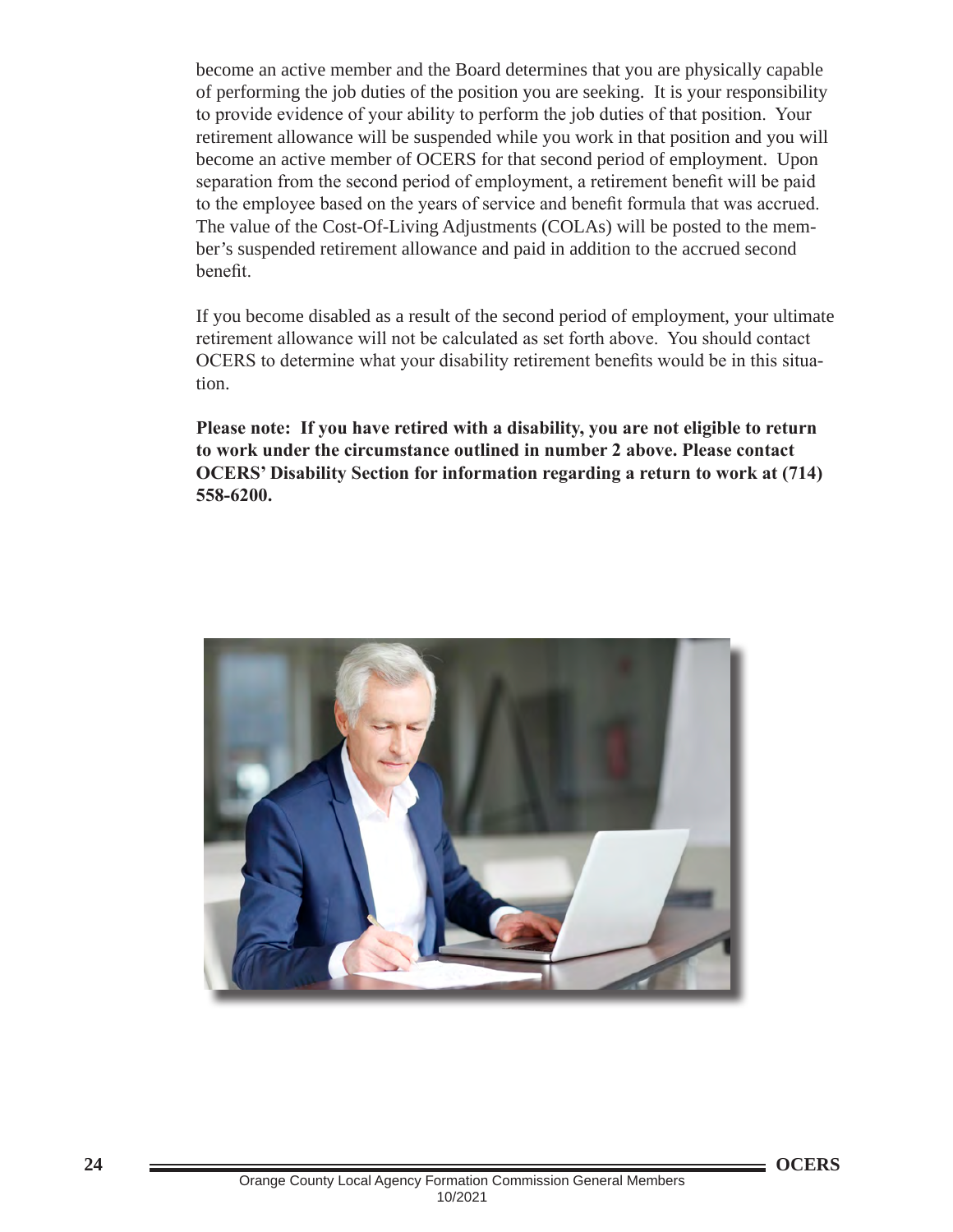## <span id="page-27-0"></span>Disability retirement

If you become permanently incapacitated while a member of OCERS, you may be eligible for a Disability Retirement allowance. Contact OCERS' Disability Section at (714) 558-6200 for the necessary forms and for more information about Disability Retirement.

There are two types of disability benefits payable from the System:

## Nonservice-connected Disability Retirement

You are eligible for a Nonservice-connected Disability Retirement allowance if:

- You have five or more years of Service Credit.
- The Board of Retirement determines that you are **permanently** physically or mentally incapacitated from performing the usual duties of any permanent assignment in your job classification.

#### AND

• Your disability is not due to a job-related illness or injury.

#### How your Nonservice-connected Disability Retirement allowance is calculated

If you qualify for a nonservice-connected disability retirement allowance your retirement allowance calculation will be personally prepared by our Disability Staff. You may contact the Disability Section at (714) 558-6200.

## Service-connected Disability Retirement

You are eligible for a Service-connected Disability Retirement allowance if:

• The Retirement Board deems you are **permanently** physically or mentally incapacitated from performing the usual duties of any permanent assignment in your job classification.

#### AND

• Your incapacity arose out of, and in the course of your employment, and such employment contributed substantially to your being incapacitated.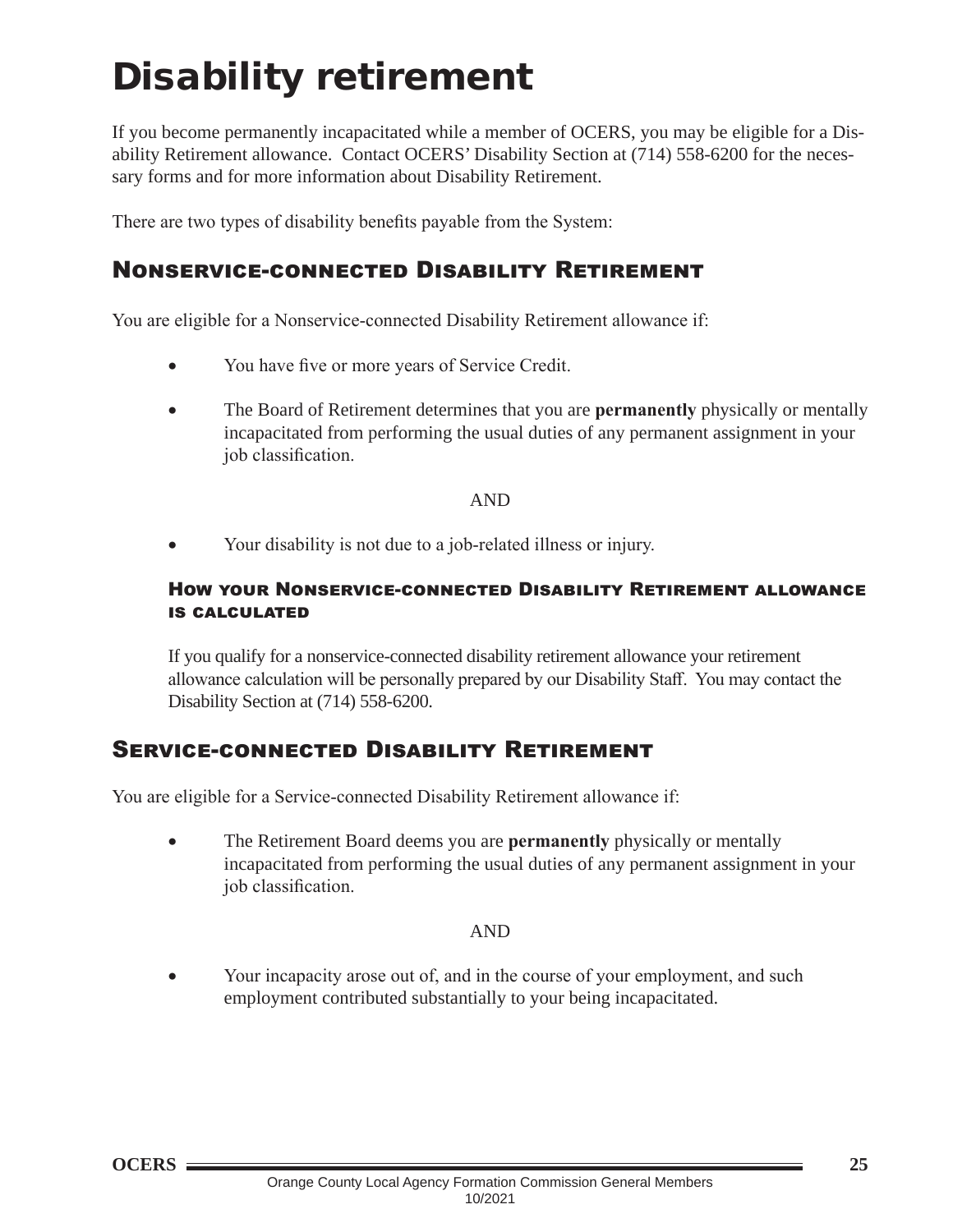#### <span id="page-28-0"></span>How your Service-connected Disability Retirement Allowance is calculated

Your monthly Service-connected Disability Retirement allowance will be equal to 50 percent of your Final Average Salary, subject to limitations for members of other public retirement systems. If you are eligible for a Service Retirement allowance, you will receive the greater of your Disability Retirement allowance or your Service Retirement allowance, subject to limitations for reciprocal members or members receiving monthly retirement or disability benefits from a reciprocal system or other public entity.

A Service-connected Disability Retirement allowance is currently exempt from taxes up to 50 percent of your Final Average Salary. Any portion above 50 percent of your Final Average Salary is taxable. If you have any questions regarding the taxability of your Service-connected Disability Allowance, please consult a tax professional.

#### Effective date

The effective date of a Service-Connected or Non-Service Connected Disability Retirement is set by statute. Generally speaking, the effective date is the date a member's Disability Retirement Application is filed. A member may request an earlier effective date back to the date the member last received regular compensation if the member is able to prove that his or her disability application was delayed due to the member's inability to ascertain the permanence of his or her incapacity at the time the member last received regular compensation.

According to the statute, an effective date will be delayed until the expiration of any leave of absence with compensation under the workers' compensation law. Therefore, the receipt of Temporary Total Disability payments through the workers' compensation system will delay the commencement of disability retirement benefits. Likewise, if a member uses sick, vacation or any other time off for which retirement contributions are deducted and service credits are added to the member's account as time off, the effective date will be at the expiration of this sick, vacation, or other time off. OCERS does not differentiate between sick time accrued through work and sick time donated to a member through an employer's catastrophic leave program. Therefore, members are advised to obtain accurate information regarding the effect of employer sponsored leave benefits when applying for disability retirement.

If you have any questions regarding the impact of workers' compensation or leave benefits on the effective date of a disability retirement, please contact an OCERS disability representative.

## Disability Retirement Hearing and Appeal Process

The OCERS disability staff will investigate all disability retirement applications. Upon completion of the investigation, the disability staff will make a recommendation to the Disability Committee regarding permanent incapacity, service-connection and effective date. You or your attorney will be given notice of the date the Committee will consider the application and will be given the opportunity to be heard by the Committee. After the Committee makes a recommendation, OCERS' staff will notify you in writing of the Committee's recommendation and provide you with instructions regarding how you can appeal the determination by filing a [Request for Administrative Hearing.](https://www.ocers.org/sites/main/files/file-attachments/administrative_review_and_hearing_policy_for_cases_filed_on_or_after_august_18_2020.pdf?1598398697)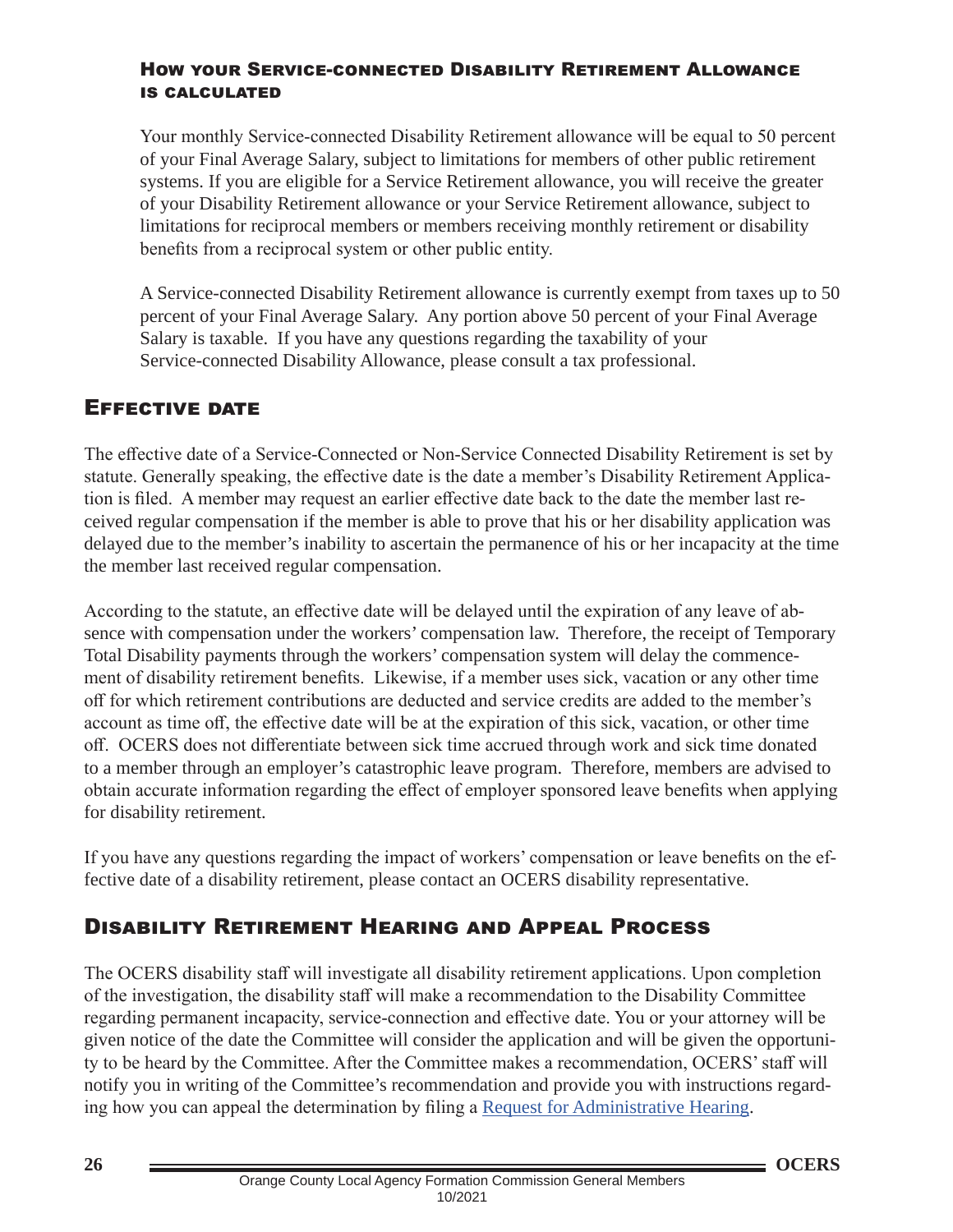In the event that the Committee recommends that any part of the application be denied or you don't agree with any portion of their recommendation, you will have the ninety (90) days from the date of the notice to make a written request for an administrative hearing before a Board-appointed Referee. If no "Request for Administrative Hearing" is filed within the time limits the matter shall be placed on the consent agenda at the next regularly scheduled meeting of the Board.

Send your written request for an administrative hearing to OCERS' clerk, as set forth in the [Admin](https://www.ocers.org/sites/main/files/file-attachments/administrative_review_and_hearing_policy_for_cases_filed_on_or_after_august_18_2020.pdf?1598398697)[istrative Review and Hearing Policy](https://www.ocers.org/sites/main/files/file-attachments/administrative_review_and_hearing_policy_for_cases_filed_on_or_after_august_18_2020.pdf?1598398697). Within sixty (60) days of the filing of a Request for Administrative Hearing, the Clerk will assemble and serve on the Hearing Officer and each Party the initial Administrative Record. You may object to the admission of items into evidence or seek to admit additional information into evidence as set forth in the [Administrative Review and Hearing Policy](https://www.ocers.org/sites/main/files/file-attachments/administrative_review_and_hearing_policy_for_cases_filed_on_or_after_august_18_2020.pdf?1598398697), and the Hearing Officer will decide the admissibility of all evidence.

OCERS' clerk shall schedule a Pre-Hearing Conference to be held within 30 days of the service of the Administrative Record on the Parties. At the Pre-Hearing Conference, the Hearing Officer shall, among other things, set the date for the Hearing. Within five (5) days of the Pre-Hearing Conference, the clerk will issue a Scheduling Order which shall include the Hearing Date(s) of the Hearing and the dates that each Party's Pre-Hearing Statements are due. You must file your Pre-Hearing Statement no later than sixty (60) days prior to the first Hearing Date.

After the hearing the Hearing Officer will, based on his or her findings, make a recommendation to the Board of Retirement. You have twenty (20) days from the date the recommendation was filed with the Clerk, to submit written objections or a request for clarification. OCERS' clerk shall refer to the Board for its consideration the Hearing Officer's Proposed Findings of Fact and Recommended Decision and any related objections/requests for clarification. You will be notified of the date and time of the meeting. You may attend this Board meeting, however, attendance is not required.

After reviewing the foregoing documents, pursuant to Government Code Section 31534, the Board may:

- 1. Approve and adopt the proposed findings and the recommendations of the Hearing Officer, or
- 2. Require a transcript or summary of all testimony, plus all other evidence received by the Hearing Officer; and upon receipt thereof, take such action as the Board in its opinion is indicated by such evidence, or
- 3. Refer the matter back with or without instructions to the Hearing Officer for further proceedings, or
- 4. Set the matter for hearing before itself. At such hearing, the Board shall hear and decide the matter.

Upon action by the Board, the decision will be final for all purposes. There shall be no requirement for a further written decision from the Board or opportunity for the Board to reconsider its decision. Any party aggrieved by the Board's decision may petition the Superior Court for judicial review as provided by law. The time for any party to seek judicial review shall be governed by the California Code of Civil Procedure Section 1094.6.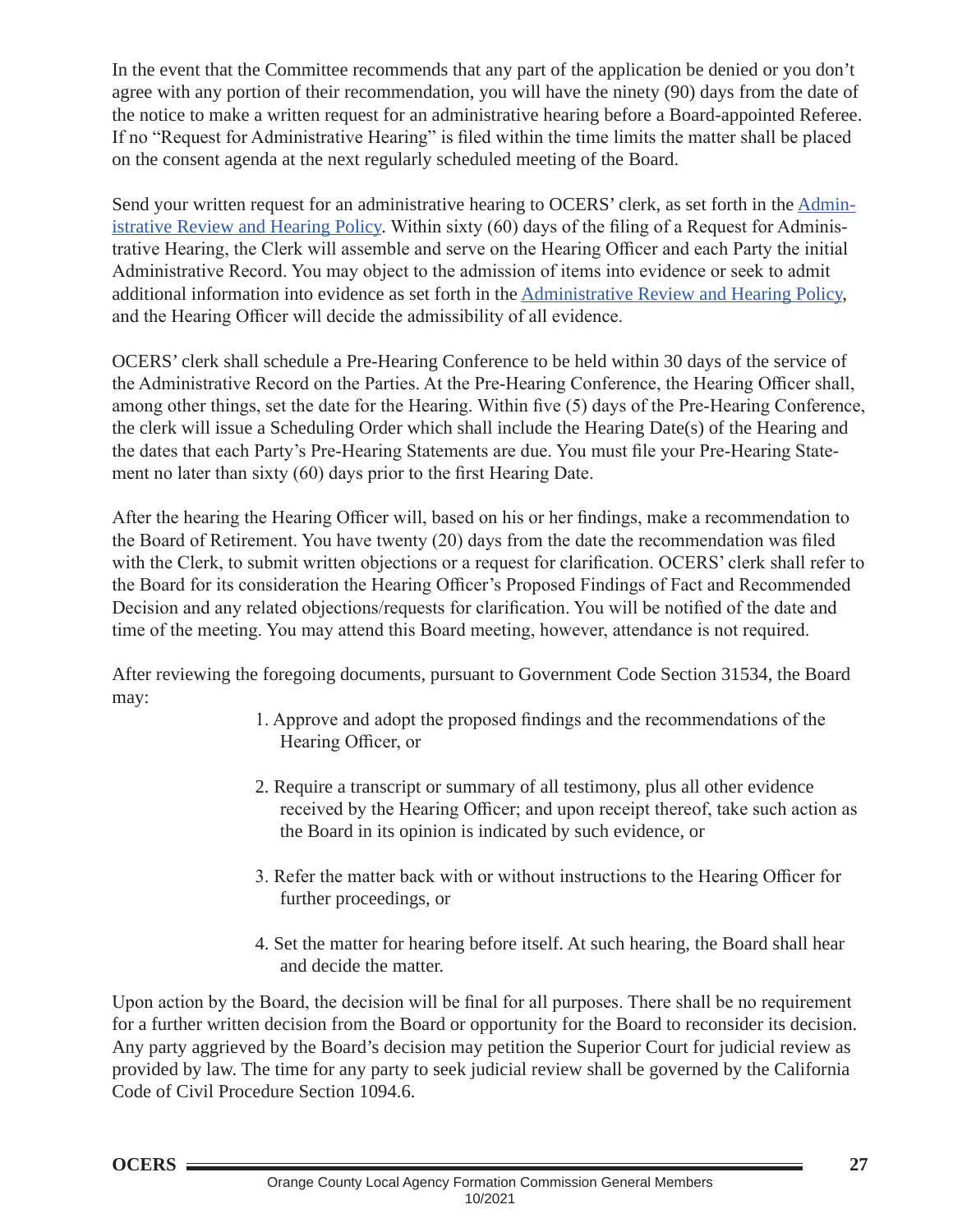## <span id="page-30-0"></span>Survivor benefits

#### Benefits to beneficiaries upon your death

When you become a member of OCERS, you will be asked to designate a beneficiary who will be entitled to receive certain benefits that may be payable upon your death.

You may designate anyone you choose as your beneficiary, and you may change your beneficiary at any time prior to retirement. To designate or change your beneficiary, you need to request the "Beneficiary Change Form" from Member Services or download it from **[ocers.org](https://www.ocers.org)**. It is your responsibility to notify Member Services of a life event change, such as a marriage, domestic partnership registration or death including death of a designated beneficiary. Upon receipt of this information, your new beneficiary designation will supersede all previous designations.

Beneficiaries of active and deferred members with 10 or more years of service will get a one-time \$750 death benefit when the member dies; beneficiaries of retirees will get a one-time \$1,000 death benefit at the time of the member's death.

**It is important to note that your spouse, ex-spouse, registered domestic partner, ex-registered domestic partner and/or children may have legal rights that supersede the rights of any other beneficiaries you designate.** 

#### Nonservice-connected death prior to retirement

If you have less than five years of Service Credit when you die and your death is not due to a jobrelated illness or injury, your Eligible Spouse, Qualified Domestic Partner or Eligible Child has the following survivor benefit options:

- 1. A one-time benefit consisting of the member's accumulated contributions and interest plus a lump sum equal to one twelfth of your Final Average Salary earned during the 12 months immediately preceding your death multiplied by the number of completed years of service. The lump sum cannot exceed 50% of your Final Average Salary. NOTE: If your Eligible Spouse, Qualified Domestic Partner or Eligible Child is not listed as your beneficiary, this benefit will be paid to your named beneficiary, or if no beneficiary is named, to your estate.
- 2. If you are age 70 or older at the time of your death a lifetime monthly allowance of 60 percent of the amount you would have received if you had been granted a Service Retirement allowance the day after your death. This means you must have been qualified to receive a Service Retirement at the time of your death. (For qualification information see "Service Retirement Eligibility" on [page 18.](#page-20-0)) In addition, your Eligible Spouse or Qualified Domestic Partner must be listed as your beneficiary at the time of your death to qualify for this benefit.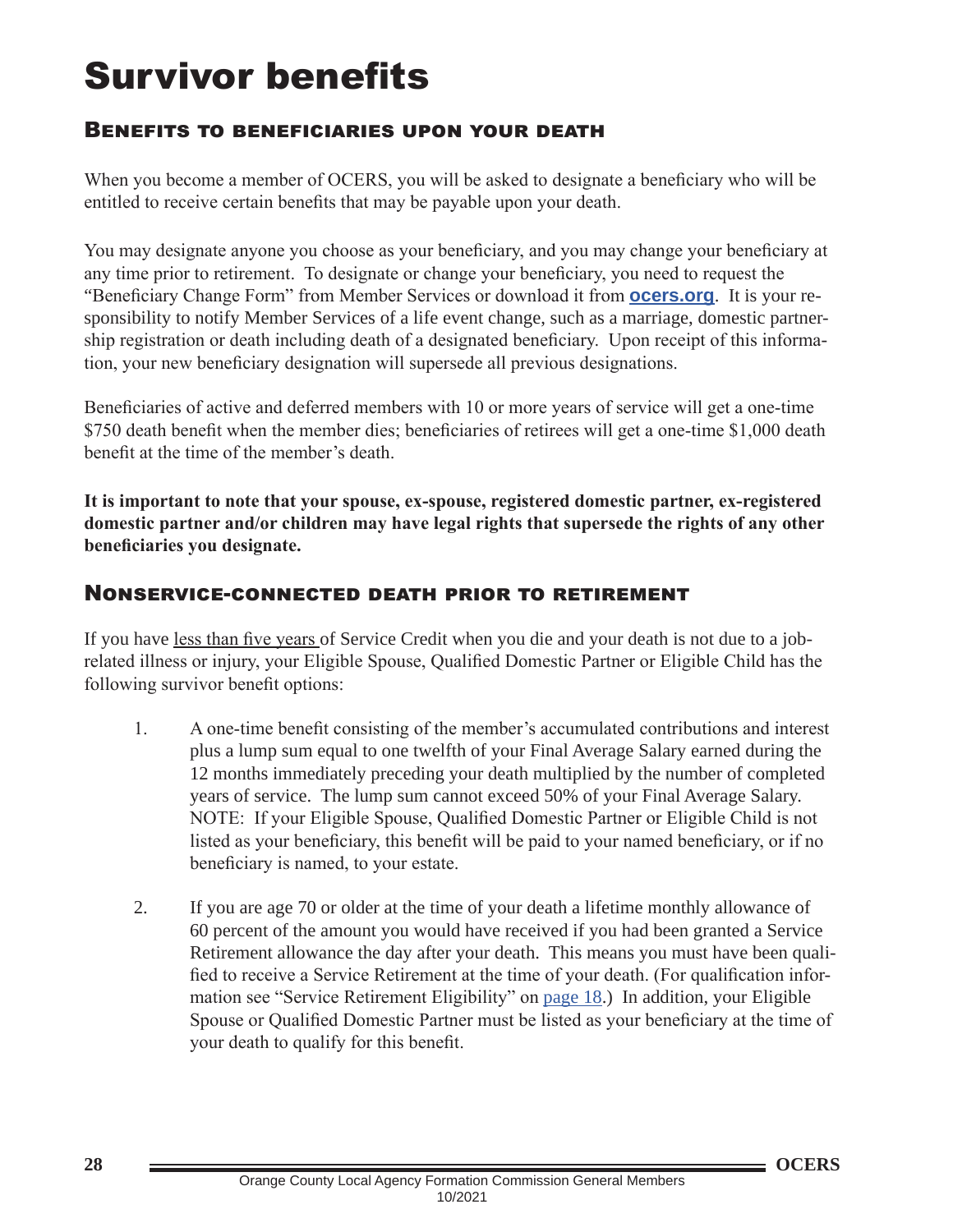If you do not have an Eligible Spouse, Qualified Domestic Partner or Eligible Child, your designated beneficiary, or estate if there is no designated beneficiary, will receive a one-time benefit equal to your accumulated contributions plus a lump sum equal to one twelfth of your Final Average Salary earned during the 12 months immediately preceding your death multiplied by the number of completed years of service. The lump sum cannot exceed 50% of your Final Average Salary.

If you have five or more years of Service Credit at the time of your death, your Eligible Spouse, Qualified Domestic Partner or Eligible Child has the following survivor benefit options:

1. A one-time benefit consisting of your accumulated contributions plus a lump sum equal to one twelfth of your Final Average Salary earned during the 12 months immediately preceding your death multiplied by the number of completed years of service. The lump sum cannot exceed 50% of your Final Average Salary. NOTE: If your Eligible Spouse, Qualified Domestic Partner or Eligible Child is not listed as your beneficiary, this benefit will be paid to your named beneficiary, or if no beneficiary is named, to your estate,

or

2. Lifetime monthly allowance of 60 percent of the amount that you would have received if you had been granted a Nonservice-connected Disability Retirement allowance the day after your death (see the "Disability Retirement" section for eligibility requirements), or if you had been granted a Service Retirement allowance the day after your death and your Eligible Surviving Spouse or Qualified Domestic Partner is named as your beneficiary. For the Nonservice-connected Disability Retirement allowance, Eligible Child means a natural or adopted child of the deceased member, or a stepchild living or domiciled with the deceased member at the time of his or her death. (For qualification information see "Service Retirement Eligibility" on [page 18.](#page-20-0))

or

3. Combined benefit of a one-time payment consisting of a lump sum equal to one twelfth of your Final Average Salary earned during the 12 months immediately preceding your death multiplied by the number of completed years of service, plus a reduced lifetime monthly allowance, as provided under Number 2, above, actuarially reduced by the lump sum payment. The lump sum cannot exceed 50% of your Final Average Salary. This benefit is only payable to an Eligible Surviving Spouse or Qualified Domestic Partner.

If you do not have an Eligible Spouse, Qualified Domestic Partner or Eligible Child, your designated beneficiary, or estate if there is no designated beneficiary, will receive a one-time benefit equal to your accumulated contributions plus a lump sum equal to one twelfth of your Final Average Salary earned during the 12 months immediately preceding your death multiplied by the number of completed years of service. The lump sum cannot exceed 50% of your Final Average Salary.

Keep in mind that the legal rights of your Eligible Spouse, Qualified Domestic Partner and Eligible Child may supersede the rights of any beneficiary(ies) you named.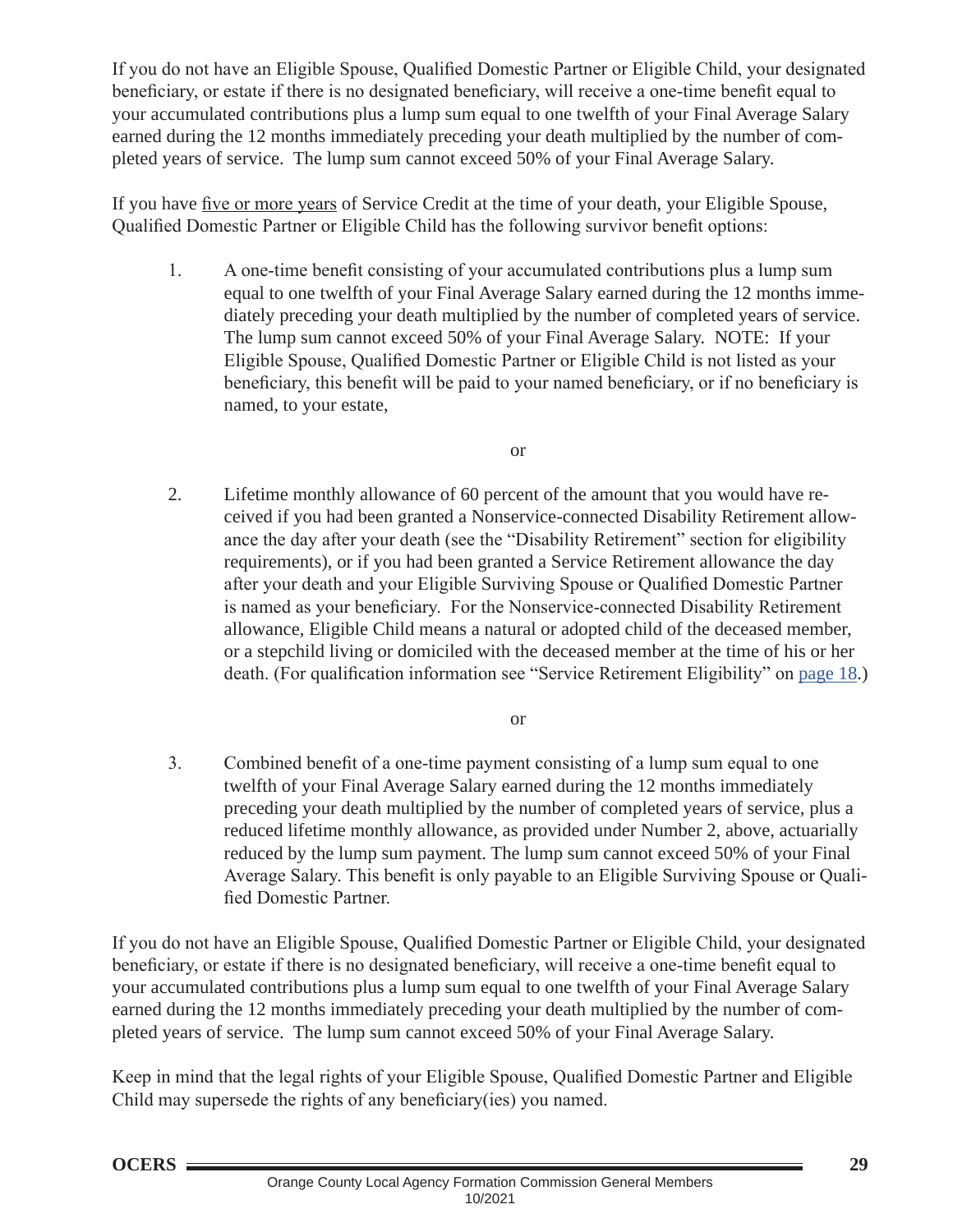#### Service-connected death prior to retirement

If your death occurs as a result of a job-related illness or injury, your Eligible Spouse, Qualified Domestic Partner or Eligible Child have a choice of one of the following survivor benefit options:

1. Lifetime monthly allowance of 50 percent of your Final Average Salary or your Service Retirement Allowance, if eligible. Under this section, Eligible Child means a natural or adopted child of the deceased member, or a stepchild living or domiciled with the deceased member at the time of death,

or

2. A one-time benefit consisting of your accumulated contributions plus a lump sum equal to one twelfth of your Final Average Salary earned during the 12 months immediately preceding your death multiplied by the number of completed years of service. The lump sum cannot exceed 50% of your Final Average Salary. NOTE: If your Eligible Spouse, Qualified Domestic Partner or Eligible Child is not listed as your beneficiary, this benefit will be paid to your named beneficiary, or if no beneficiary is named, to your estate,

or

3. Combined benefit of a one-time payment consisting of a lump sum equal to one twelfth of your Final Average Salary earned during the 12 months immediately preceding your death multiplied by the number of completed years of service, plus a reduced lifetime monthly allowance, as provided under Number 2, above, actuarially reduced by the lump sum payment. The lump sum cannot exceed 50% of your Final Average Salary. This benefit is only payable to an Eligible Surviving Spouse or Qualified Domestic Partner.

If you do not have an Eligible Spouse, Qualified Domestic Partner or Eligible Child, your designated beneficiary, or estate if there is no designated beneficiary, will receive a one-time benefit equal to your accumulated contributions plus a lump sum equal to one twelfth of your Final Average Salary earned during the 12 months immediately preceding your death multiplied by the number of completed years of service. The lump sum cannot exceed 50% of your Final Average Salary.

## Survivor benefits for retired members

If you die after retirement, your Eligible Spouse, Qualified Domestic Partner, Eligible Child(ren) or designated beneficiaries may be paid according to the provisions of the payment option you selected at retirement.

## Unmodified Option

If you choose the Unmodified Option when you retire on a **Service Retirement** or on a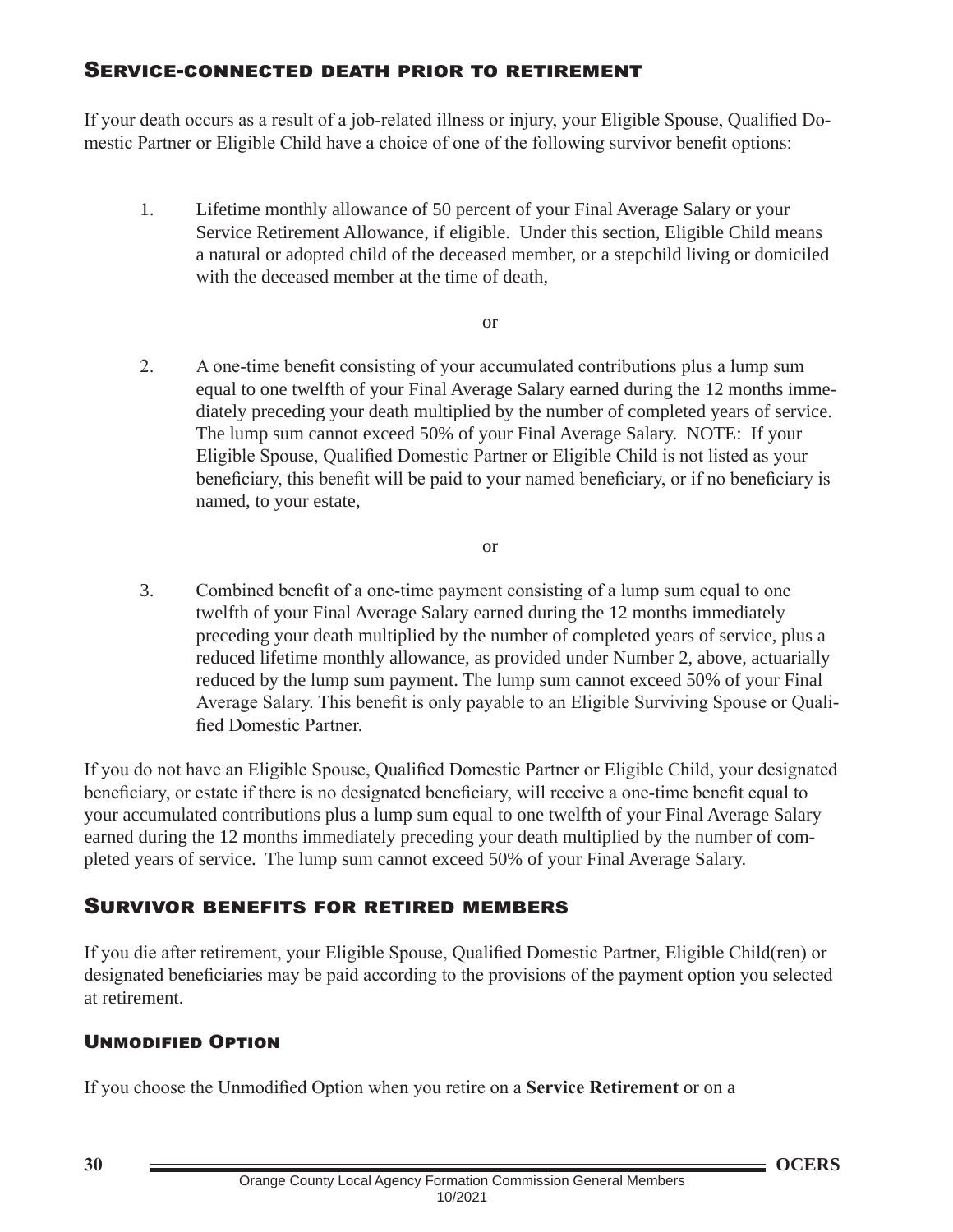**Nonservice-connected Disability Retirement,** your Eligible Spouse or Qualified Domestic Partner will receive 60 percent of your monthly allowance upon your death (for definitions of "Eligible Spouse" and "Qualified Domestic Partner," see [page 20](#page-22-0)).

If you are receiving a **Service-connected Disability Retirement**, your Eligible Spouse or Qualified Domestic Partner will receive 100 percent of your monthly allowance upon your death. Your spouse or Qualified Domestic Partner is considered eligible for a continuance in one of two ways:

1) If you were married or registered prior to the effective date of your service-connected disability benefit,

OR

2) If you have been continuously married or registered as a Qualified Domestic Partner at least two years prior to the date of your death and are married to that spouse or registered to that Qualified Domestic Partner at the time of your death and your spouse or Qualified Domestic Partner is at least 55 years old.

This amount is payable to your Eligible Spouse or Qualified Domestic Partner for his or her lifetime. If you do not have an Eligible Spouse or Qualified Domestic Partner at the time of your death, your monthly allowance will be payable to your Eligible Child. If you do not have an Eligible Spouse, Qualified Domestic Partner or Eligible Child at the time of your death, your designated beneficiary will receive a refund of your remaining member contributions, if any.

#### **OTHER OPTIONS**

If at retirement you choose a payment option other than the Unmodified Option, your designated beneficiary will receive a benefit based on the terms of that option. See "Other Payment Options" on [page 21](#page-23-0) for additional information.

## Survivor benefits for members in Deferred Regular status

If you die in Regular Deferred Retirement status and before you begin receiving a Deferred Retirement allowance, your designated beneficiary will receive a lump sum benefit equal to your member contributions with interest.

In addition to this benefit, if you have at least 10 Years of Service Credit when you die, your designated beneficiary will receive a lump sum benefit of \$750.

## Survivor benefits for members in Deferred Reciprocal status

If your death is **not** the result of a service-connected injury while an active member of the Reciprocal System, your Eligible Surviving Spouse, Qualified Domestic Partner or Eligible Child may qualify for one of the following:

1. Lifetime monthly allowance of 60 percent of the amount that you would have received if you had been granted a Nonservice-connected Disability Retirement allowance the day after your death (see the "Disability Retirement" section for eligibility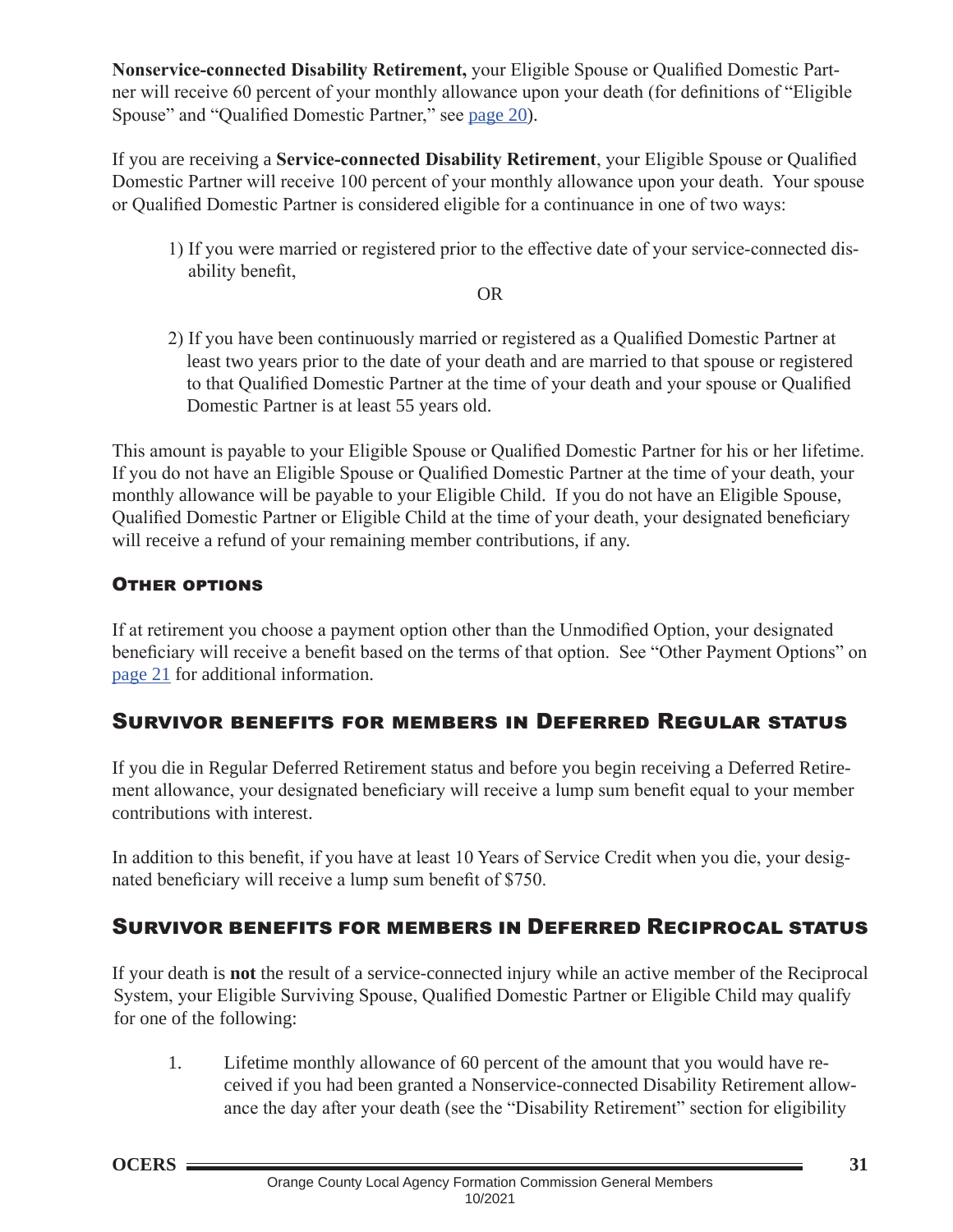requirements), or if you had been granted a Service Retirement allowance the day after your death and your Eligible Surviving Spouse or Qualified Domestic Partner is named as your beneficiary. (For qualification information see "Service Retirement Eligibility" on [page 18](#page-20-0).) For the Nonservice-connected Disability Retirement allowance, Eligible Child means a natural or adopted child of the deceased member, or a stepchild living or domiciled with the deceased member at the time of his or her death, or

- 2. If the Eligible Surviving Spouse or Qualified Domestic Partner does not qualify for either benefit discussed above, and you are credited with 10 years of service credit (including reciprocal time) at the time of death, an Eligible Surviving Spouse or Qualified Domestic Partner can leave the death benefit funds on deposit until the earliest date you could have retired and then choose a Lifetime monthly allowance of 60 percent of the amount you would have received if you had been granted a Service Retirement allowance the day after your death, provided the Eligible Surviving Spouse or Qualified Domestic Partner is listed as your beneficiary, or
- 3. OCERS pays your accumulated contributions, which, when added to the death benefit paid by the Reciprocal system, can't exceed the total of your accumulated contributions in both systems, plus 50% of your Final Average Salary earned in the 12 months immediately preceding your death.

If your death **is** the result of a service-connected injury while an active member of the Reciprocal system, OCERS pays your accumulated contributions and interest.

For more specific information on death and survivor benefits, call Member Services at (714) 558- 6200.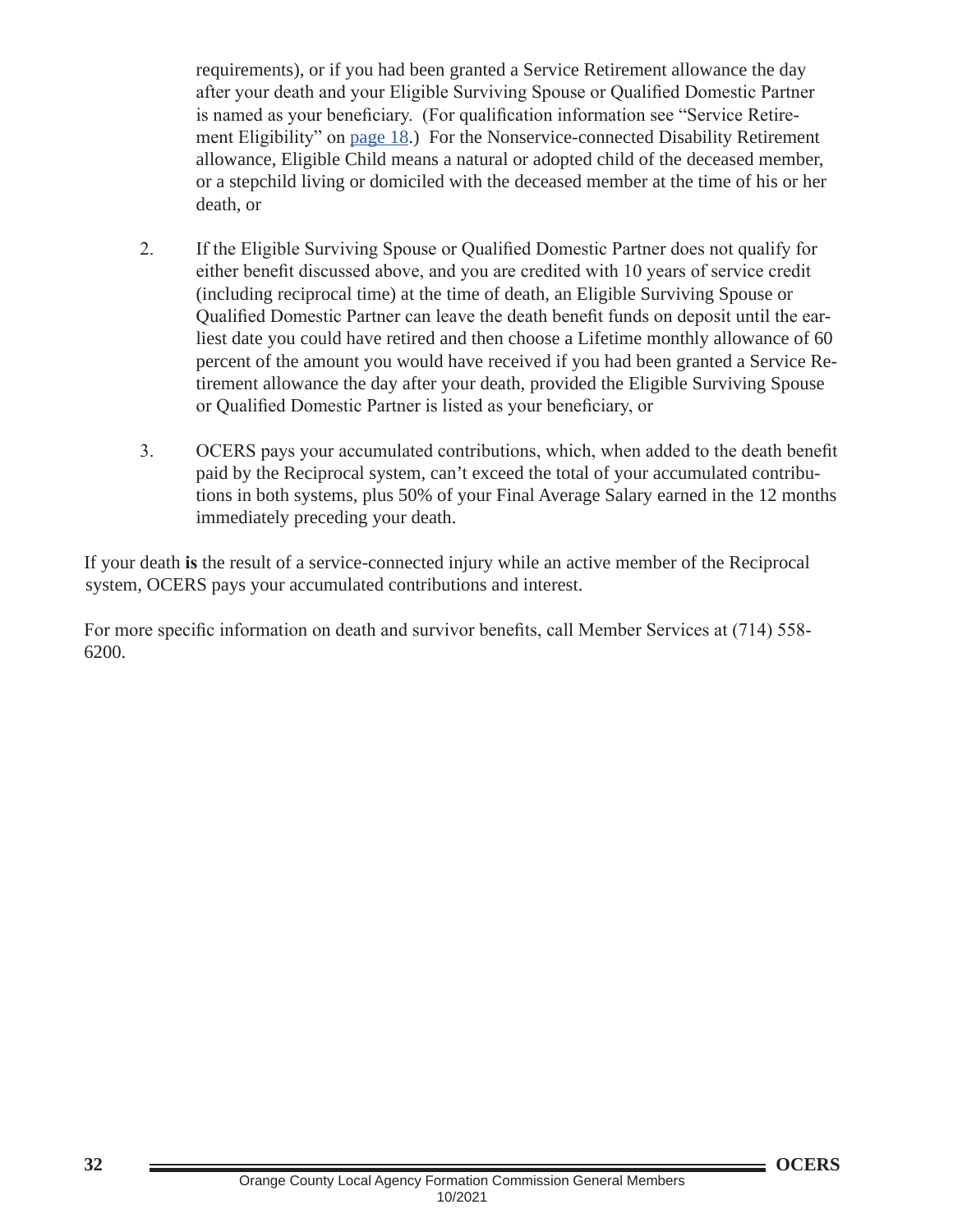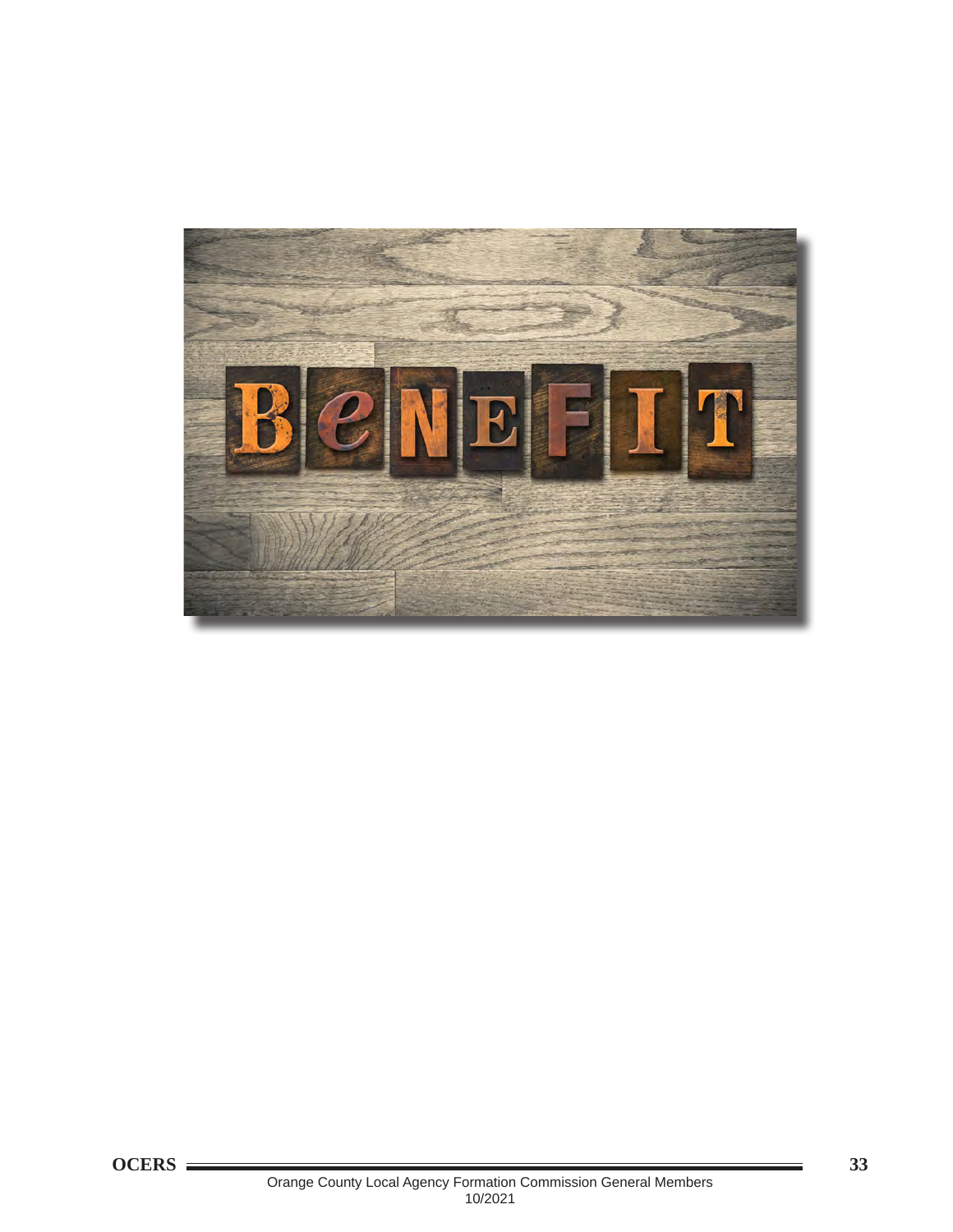## Federal and state taxes on benefits

Retirement allowances (including disability retirement) are generally considered taxable income under both federal and State of California income tax laws. At the time of retirement you will need to instruct OCERS on your tax withholding election. If you have any questions regarding the taxability of your retirement allowance, please consult a tax professional.

#### **OCERS does not withhold state income taxes for any state other than California.**

**General Rule:** Because your contributions to OCERS are deducted from your paycheck before income taxes are determined, all benefits provided by these contributions are taxable when you receive them. There are two exceptions to this rule: see "How Your Service-connected Disability Retirement Allowance is Calculated" (as described on [page 2](#page-28-0)6) and "Special Rule for After-Tax Member Contributions" (see below).

#### Special Rule For After-Tax Member Contributions

Member contributions prior to 1986 were made on an after-tax basis. Contributions are not taxed when disbursed, but the interest is taxable. Purchases of Service or redeposits of contributions (lump sum payment via personal check or installment payments) made with after-tax monies are also not taxed when disbursed.

When you retire, you will be provided with information regarding the income tax status of your Service Retirement or Disability Retirement allowance.

**Note: OCERS cannot provide tax advice. If you have any questions regarding the taxability of your benefits, please consult a tax professional.**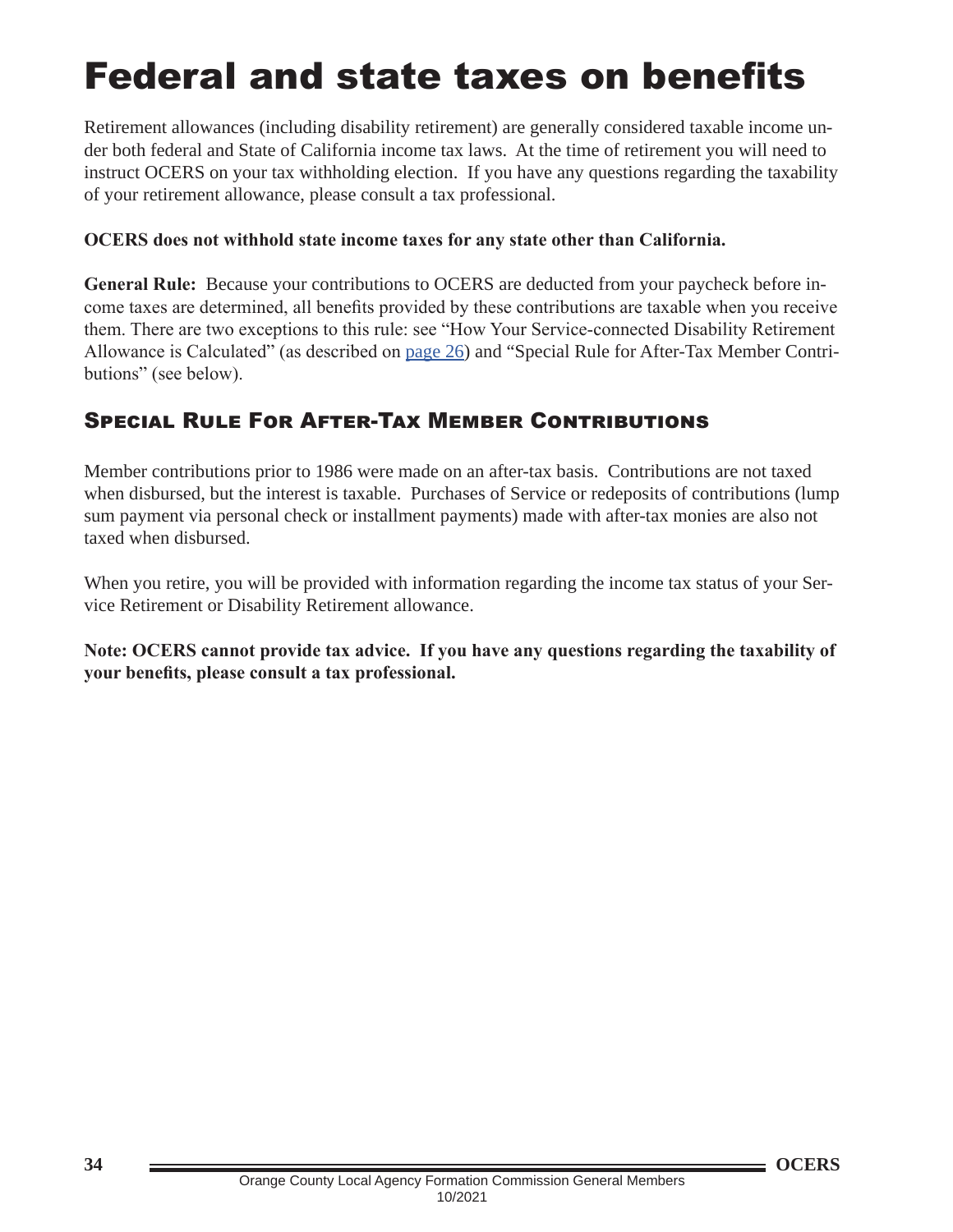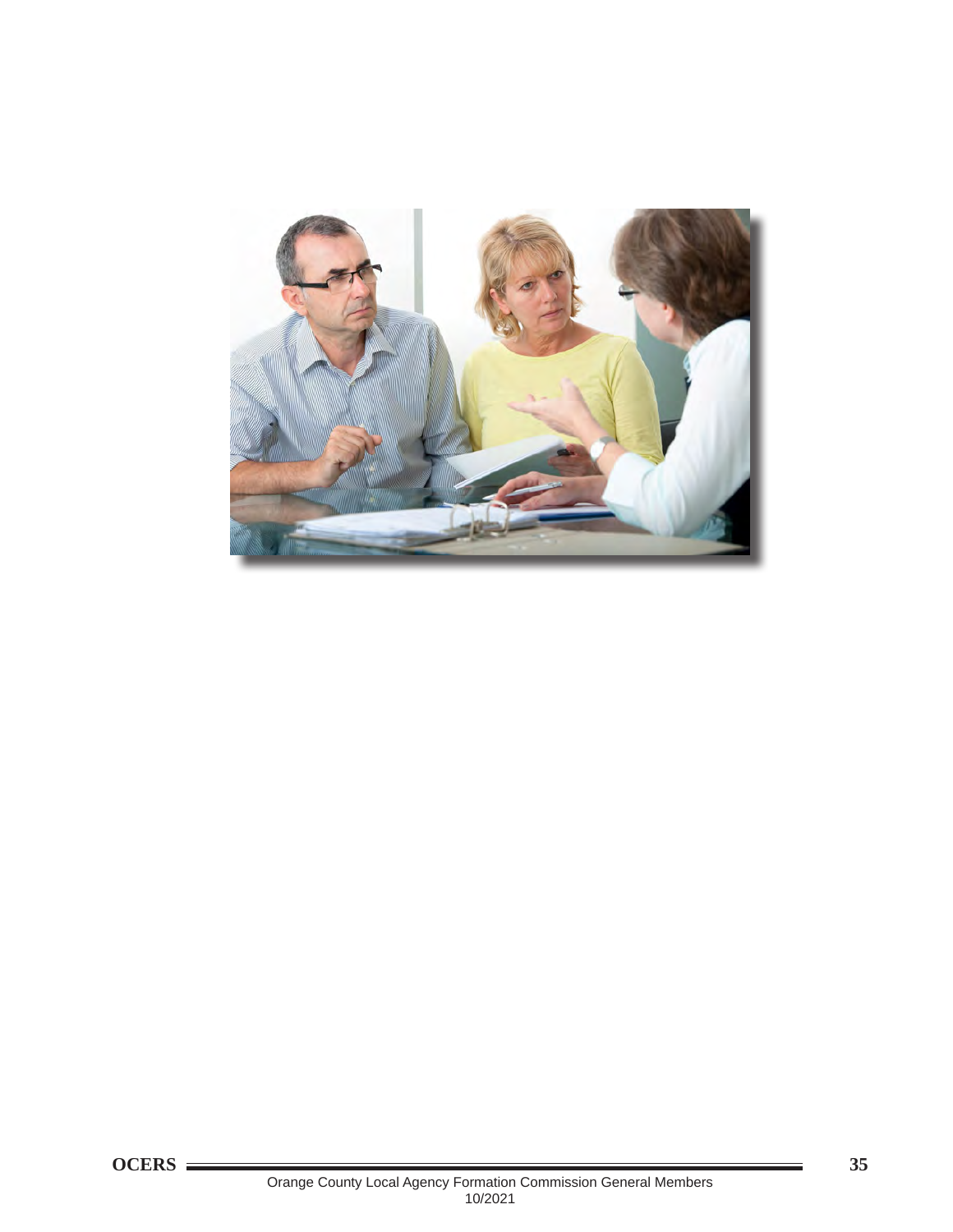## Administrative information

## Plan documents

This Summary Plan Description (SPD) summarizes the key features of the Retirement Plan. Details can be found in the County Employees Retirement Law of 1937 (the '37 Act), Sections 31450 through 31899.10 of the California Government Code and the California Public Employees' Pension Reform Act of 2013 (PEPRA), sections 7522 through 7522.74 of the California Government Code. All statements made in this SPD are subject to the provisions and terms of the '37 Act and PEPRA. If there is any difference between this SPD and either the '37 Act or PEPRA, the '37 Act and PEPRA will govern. Although the benefits currently available under the Retirement Plan are described here, OCERS reserves the right to change the plan at any time, with or without notice.

Other plan documents such as the Annual Comprehensive Financial Report can be obtained by requesting them from OCERS at the following address: PO Box 1229, Santa Ana, California 92702; from our website: **[ocers.org](https://www.ocers.org)**; or by calling (714) 558-6200.

## Administration of OCERS

OCERS is governed by a Board of Retirement, consisting of nine regular members and one alternate member (the County Treasurer, four active elected members, four appointed members and one elected retiree).

The Board is responsible for the administration of the System's investments and benefits, such as approving all requests for a Service Retirement, Deferred Retirement, Disability Retirement, survivor benefits, and any other claims relating to the System.

#### Confidentiality of records

OCERS is required to protect the confidentiality of member records. Third party questions about your account cannot be answered without your written consent, pursuant to court order, or for the administration of the Retirement System.

## Active employers

City of San Juan Capistrano County of Orange Orange County Cemetery District Orange County Children and Families Commission Orange County Employees Retirement System Orange County Fire Authority Orange County In-Home Supportive Services Public Authority Orange County Local Agency Formation Commission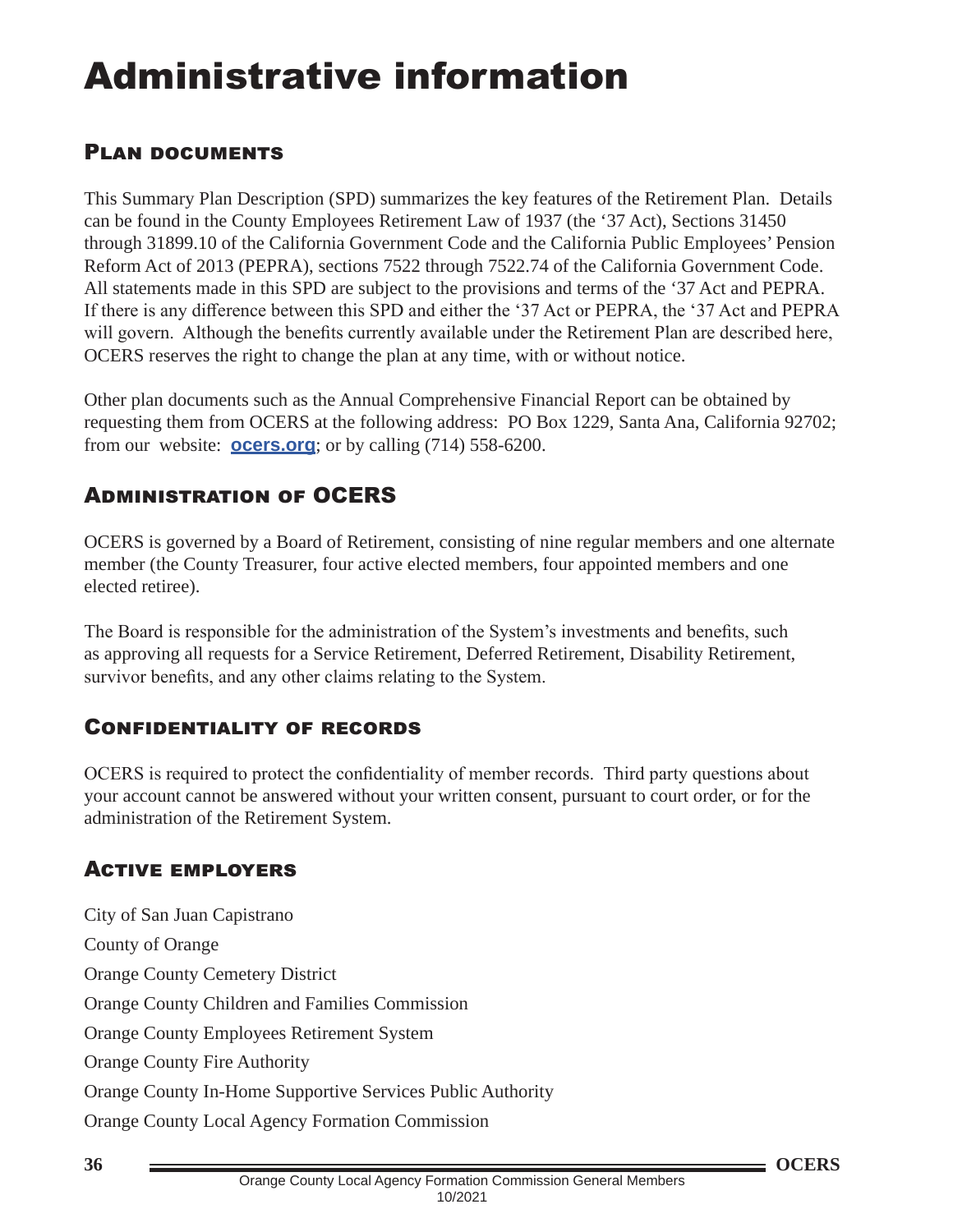Orange County Public Law Library Orange County Sanitation District Orange County Superior Court Orange County Transportation Authority Transportation Corridor Agencies

#### Inactive employers

Capistrano Beach Sanitary District City of Rancho Santa Margarita Cypress Recreation and Park District Orange County Department of Education Orange County Mosquito And Vector Control District University of California, Irvine Medical Center University of California, Irvine Campus



#### Plan information

| <b>Plan name</b>                     | <b>Orange County Employees Retirement System</b>                                                   |  |
|--------------------------------------|----------------------------------------------------------------------------------------------------|--|
| <b>Tax identification</b><br>numbers | Federal # 52-1670476<br>State # 803-6408-6                                                         |  |
| <b>Plan year ends</b>                | December 31                                                                                        |  |
| <b>Plan Administrator</b>            | The Chief Executive Officer of the Orange County<br><b>Employees Retirement System</b>             |  |
| <b>Plan type</b>                     | Defined benefit                                                                                    |  |
| Legal service                        | Service for legal process related to the Retirement<br>Plan may be made to the Plan Administrator. |  |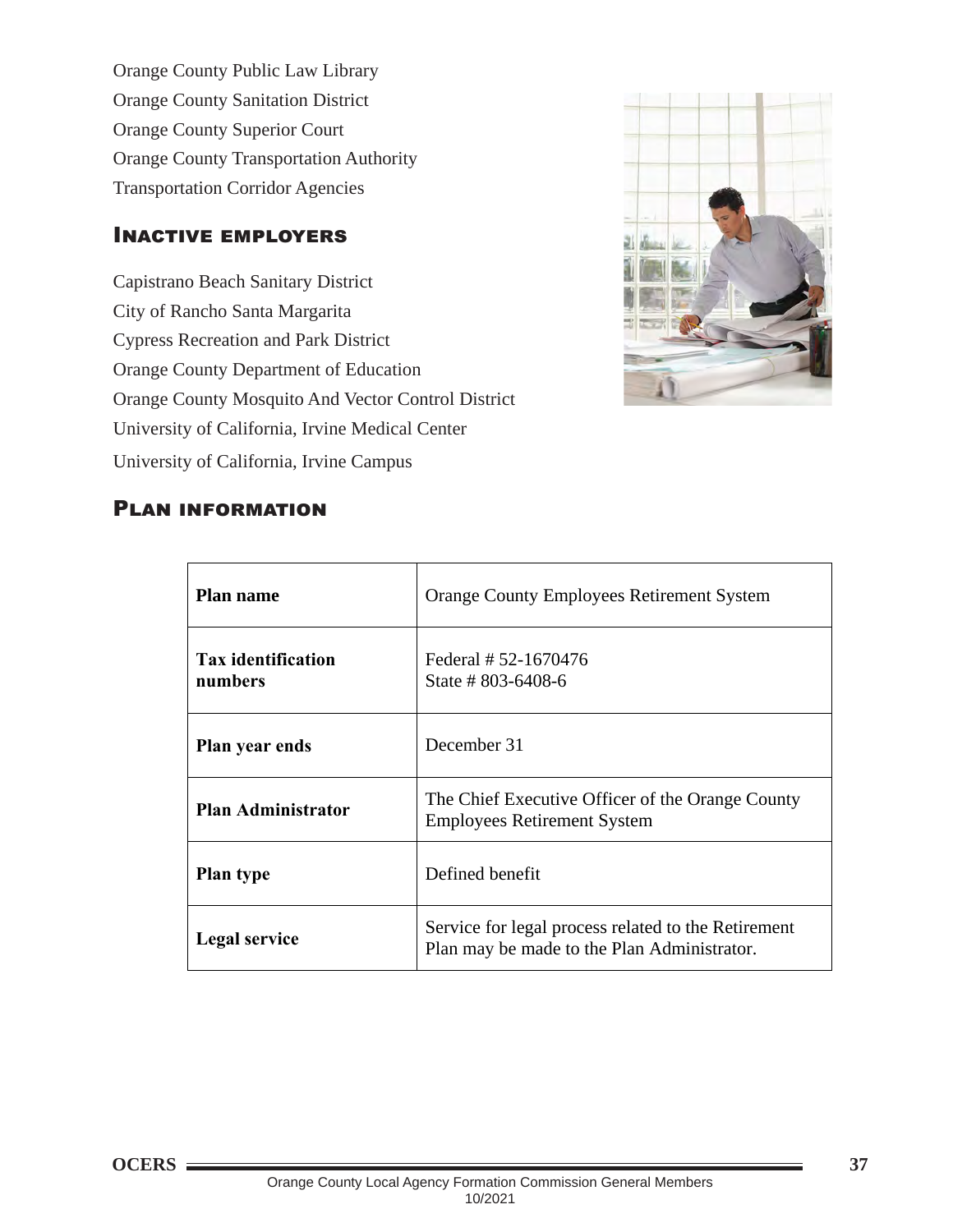## <span id="page-40-0"></span>Key terms

Following are definitions of terms that are used throughout this SPD.

An **Actuary** is a mathematician who is specially trained to evaluate member experience (deaths, terminations, disabilities & retirements at various ages, etc.), recommend economic assumptions (inflation,



investment returns, salary and payroll increases, *etc*.), calculate actuarial liabilities (forecast of how much will have to be paid out in benefits in future years, etc.), and rates (such as contribution, pension, annuity, *et al*).

**Age factors** are a set of numeric quantities based on your age at retirement.

**Annuity** is a series of payments (retirement benefits) derived from your contributions and interest for a specified period of time such as a number of years or for life.

**Beneficiary** is a person that you (the member) name in writing to receive certain benefits provided by the plan upon your death.

**COLA** means cost-of-living adjustment. It is based on the movement of the Consumer Price Index; the maximum annual COLA adjustment for OCERS retirees is 3% as set by the Retirement Board.

**Compensation Earnable -** See Final Average Salary.

**Consumer Price Index** or **CPI** is the measure of the rate of changes in prices which are used by pension funds to measure inflation. CPI is based on the U.S. Department of Labor Statistics' monthly survey of consumer goods and services, including housing costs, food, transportation, electricity, *et al* for the Los Angeles, Riverside and Long Beach area.

**Deferred Reciprocal Retirement** means that if you terminate employment with OCERS you will be eligible to receive benefits from the System if you leave your member contributions on deposit with OCERS, and transfer to another reciprocal system within six months of your termination from OCERS. You cannot withdraw your member contributions until you terminate from your new plan.

**Deferred Regular Retirement** means that if you terminate employment other than by retirement, you still may be eligible to receive benefits from the System if you leave your member contributions on deposit with the System.

**Defined Benefit Plan** is one designed to pay each member a lifetime benefit based on 4 factors: benefit formula, a Member's age at retirement, Member's length of service and Member's Final Average Salary.

**Disability Retirement** is a retirement allowance payable if you become permanently physically or mentally incapacitated from substantially performing the usual duties of any permanent assignment in your job classification (due to either Service-connected or Nonservice-connected illness or injury). This determination is made by the Board of Retirement after you have filed an application and submitted proof of your disability and its causes, and the Retirement System investigates your application.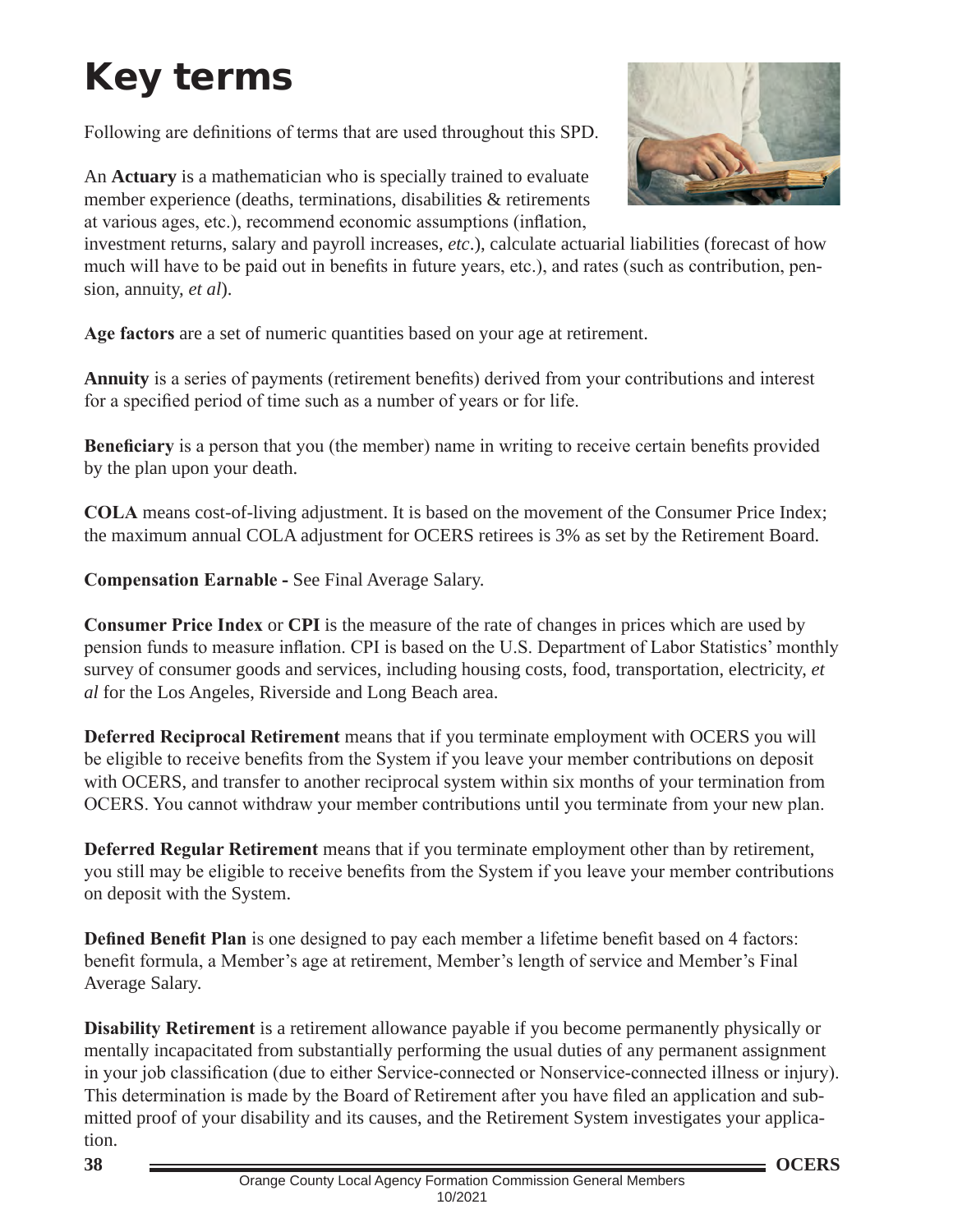<span id="page-41-0"></span>**Domestic Relations Order (DRO)** is a legal judgment, decree or order that recognizes the right of a former spouse to a community property interest in the benefits payable under your Retirement Plan.

**Eligible Child** (Children) is/are your unmarried child/children under the age of 18 or under the age of 22 if an unmarried, full-time student. This includes adopted children. Eligible Child can also include a stepchild living or domiciled with the member at the time of the member's death for purposes of an active member Nonservice-connected or Service-connected death benefit only.

**Eligible Spouse** is the person to whom you are legally married. For purposes of receiving benefits, the term has different meanings depending on the situation. Eligible Spouse also includes a Qualified Domestic Partner registered in accordance with applicable Family Law provisions.

**Excise Taxes** refers to the penalty you pay if you receive a lump sum distribution of your pretax (taxable) contributions and interest before you reach age 59½ and you do not roll it over into another qualified employer plan or IRA.

**Final Average Salary** is a measure of your level of earnings based on your average salary for a specified period of time. It includes your base salary and may also include other pay items such as uniform allowance, shift differentials, bonuses, and bilingual pay. Other items of compensation may also apply. This is one of the factors used in calculating your monthly retirement allowance.

**General Members** are all members not in a Safety classification.

**IRA** means **I**ndividual **R**etirement **A**ccount

**Legacy Member** is an OCERS-covered employee who was an active member of OCERS prior to January 1, 2013; OR an individual who was a deferred member of OCERS prior to January 1, 2013, and who returns to the same employer; OR an individual who was a deferred member of a reciprocal retirement system with service under that system prior to January 1, 2013 who became an active member of OCERS within six months of deferring membership in the reciprocal system.

**Nonservice-connected Disability** is an injury or disease, not related to your employment, that permanently prevents you from performing the duties of your job. You must have at least 5 years of service credit to be eligible to receive nonservice-connected disability benefits from OCERS.

**OCERS** ("the System") is the Orange County Employees Retirement System.

**Pensionable Compensation** is applicable to PEPRA Compliant Plan T. Pensionable compensation is your base pay and regularly recurring pay items for special skills or shifts. Pensionable compensation is one of the factors used in calculating your monthly retirement allowance.

**PEPRA** is the California Public Employees' Pension Reform Act, which took effect on January 1, 2013. PEPRA changes the way OCERS' retirement benefits are applied, and places compensation limits on certain members.

**Probate** is the court supervised process of administering and distributing the estate of a deceased person.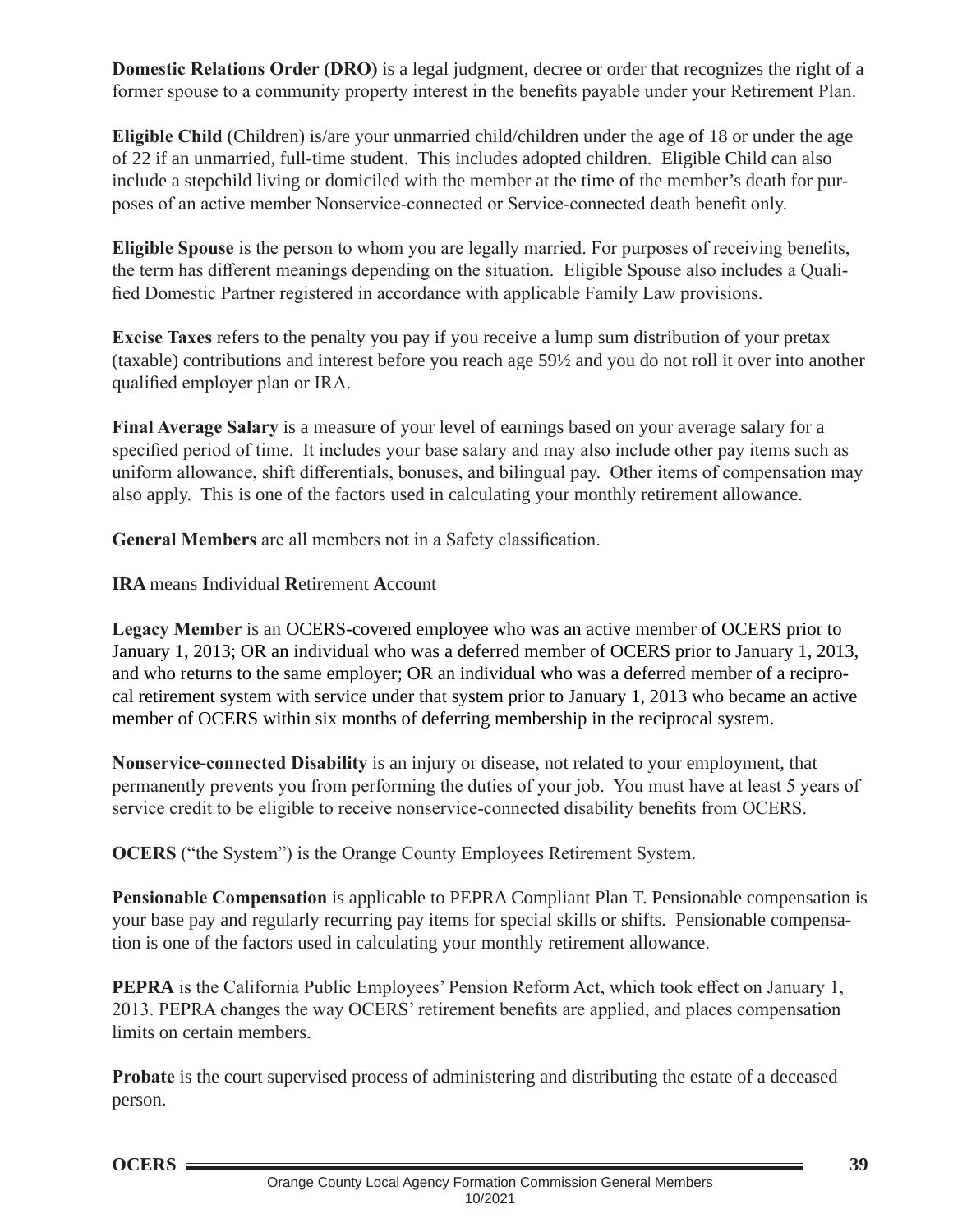**Qualified Domestic Partner** means that the member is registered with the California Secretary of State in accordance with Family Code Section 297.

**Reciprocal (reciprocity) Benefits** means the ability for your benefits to be coordinated if you transfer from one covered retirement system to another that enables you to preserve and enhance your total system benefits. There are certain restrictions applicable to reciprocity.

**Rollover** means a form of favorable tax treatment whereby you can defer the taxes on the taxable portion of a lump sum distribution from the Retirement Plan by transferring it to another employer's qualified plan or an Individual Retirement Account (IRA).

**Service-Connected Disability** is an injury or disease that occurs or is aggravated as a result of your employment, and that permanently prevents you from performing the duties of your job. All contributory members are eligible to receive service-connected disability benefits from OCERS if they meet the necessary requirements.

**Service Credit** are your hours worked under membership with OCERS, converted to years for which you make contributions and receive credit in the Retirement System.

**Service Retirement Allowance** is the amount of money you receive when you retire based on your benefit formula, Years of Service Credit, Final Average Salary, and a factor based on your age at retirement.

**STAR COLA** means **S**upplemental **T**argeted **A**djustment for **R**etirees **C**ost-**o**f-**L**iving **A**djustment. It is paid to certain retirees and survivors who have lost more than 20% of their original retirement benefit's purchasing power due to inflation. This benefit must be approved each year by the Board of Retirement.

**Summary Plan Description (SPD)** is a general description of the retirement plan provisions provided by OCERS to participants and beneficiaries.

**Survivor Benefits** are those benefits payable from the Retirement System to your Eligible Spouse/ Qualified Domestic Partner or Eligible Children after your death.

**System** is a general term for the Orange County Employees Retirement System (OCERS).

**Trust** (including living trust) is a legal entity that is created when a person or organization transfers assets to a trustee for the benefit of designated persons.

**Unmodified Option** is a retirement option that provides you with the maximum retirement allowance available and a continuation benefit to your Eligible Spouse, Qualified Domestic Partner or Eligible Children upon your death.